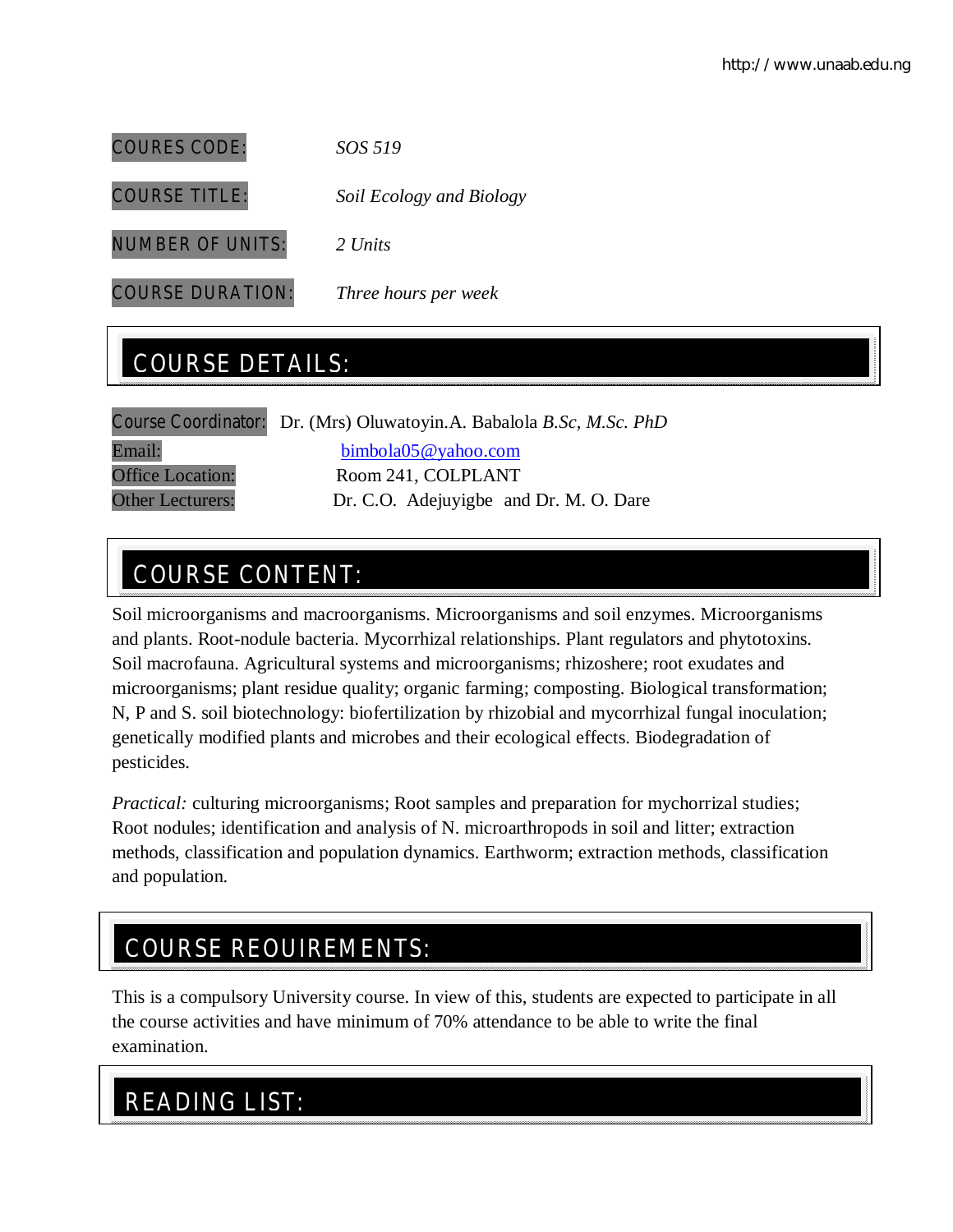Ruiz N and P Lavelle**,** 2008. *Soil Macrofauna Field Manual*. Food and Agriculture Organisation (FAO), Rome Muller-Samann K. M. and J. Kotschi (1994). Sustaining Growth: Soil fertility mamagement in tropical smallholdings. ICTA; GTZ. Margraf Verlag 486p. Soil Microbiology, Ecology, and Biochemistry (2007). Edited by Paul E.A. 3<sup>rd</sup> Ed. Academic Press, Elsevier.

Subba Rao N.S. (1999) Soil Microbiology. 4<sup>th</sup> Edition of Soil microorganisms and plant growth. Oxford & IBH, New delhi

# LECTURE NOTES:

# **SOIL MICRO AND MACROORGANISMS**

The free living components of soil biota are bacteria, actinomycetes, fungi, algae as well as the micro and macrofauna. Additionally, there is viruses which grow only within the living cells of other organisms.

# **Viruses**

Viruses consist of RNA and DNA molecules within protein coats. Viral particles are metabolically inert and do not carry out respiratory or biosynthetic functions. They multiply only within the host and induce a living host cell to produce the necessary viral components, after assembly, the replicatedviruses escape from the cell with the capability of attacking new cells.

# **Importance of viruses**

- 1. Their ability to interact with host genetic material can make viruses very difficult to control.
- 2. This is also the reason why they are useful as genetic transfer agents in genetic engineering because they can serve as transfer agents a wide diversity of cells.
- 3. Viruses are distinguished by their ability to pass through filters capable of holding all known bacterial types.
- 4. They have capability for self-reproduction and ability to cause many plant and animal diseases. Viruses infect all categories of animals and plants from humans to microbes.
- 5. Viruses that infect soil organisms can persist in soil as dormant units that retain parasitic capability.
- 6. The ability of viral particles pathogenic to plants and animals to survive in soil and move into the water table is a major concern.
- 7. Viruses have promising prospect in biological control of weeds and obnoxious insects.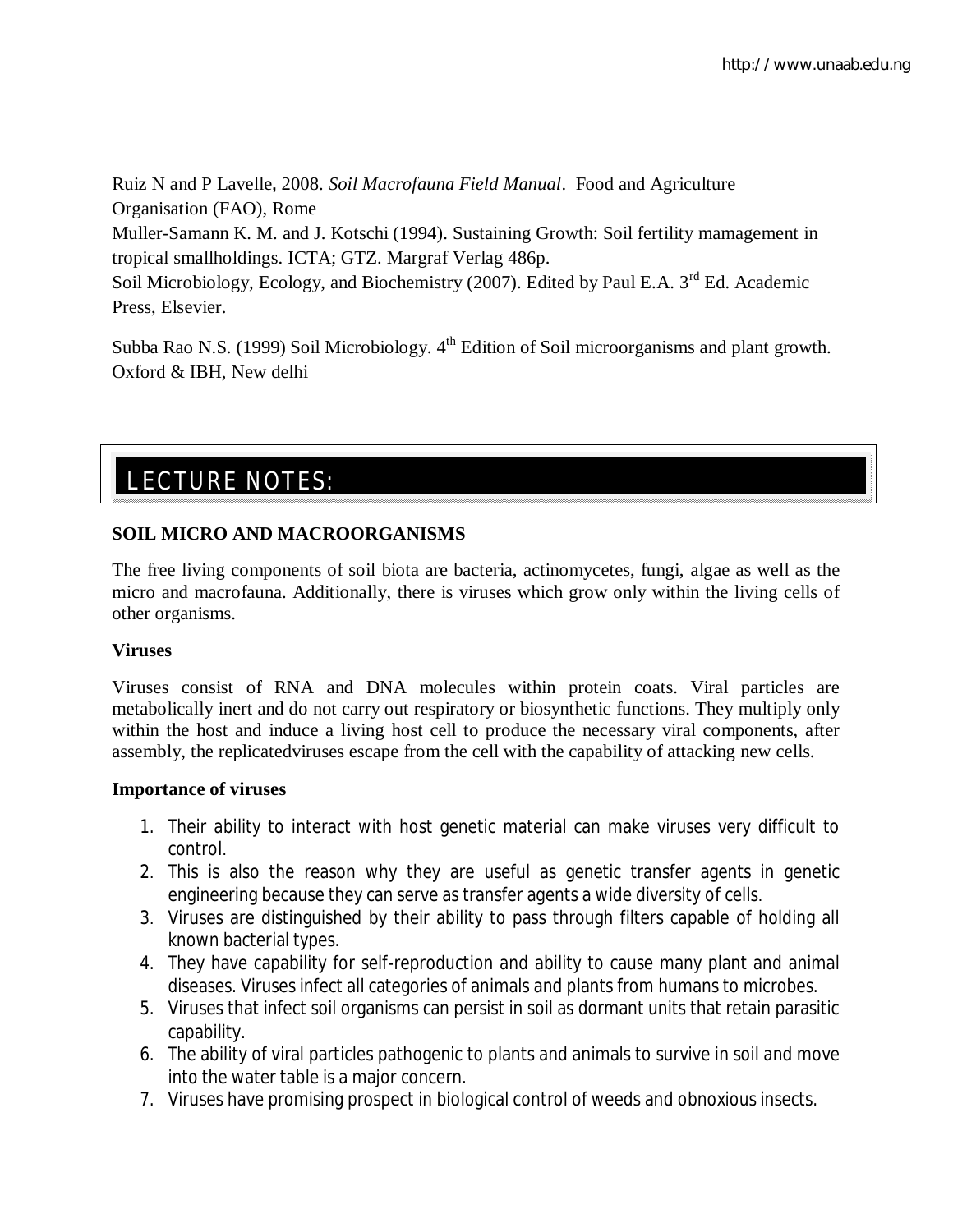# **Bacteria**

Bacteria are the most numerous of the microorganisms in soil. Indeed they are the most common of all the living organisms on the face of the earth. They lack nuclear membranes therefore they are termed prokaryotic cells. Their cell walls are composed principally of peptidoglycans and reproduction is by binary fission. Genetic transfer is accomplished by conjugation and transduction.Energy source and carbon source are useful for describing physiological differences among bacteria and other organisms. The majority of known bacterial species is chemoorganotrophic and is commonly referred to as heterotrophs and a few species are chemolitotrophs. The obligate chemolitotrophs used the same physiological pathway i.e Calvin cycle. Their inability use any known external source of organic carbon is linked to lack of permeases to move organic molecules across cell membranes. Therefore organic molecules must be manufactured within the cell.

The following are some bacteria which are prominently encountered in the soil taking part in soil processes.

## *Arthrobacter*:

Numbers of the genus are numerically prominent in soil constituting up to 40 % of the total plate count population. They are reported to utilize 85-180 compounds. They are slow growing and poor competitors in the early stages of decomposition when easily decomposable materials are rapidly attacked by other genera.

#### *Pseudomonads:*

They are aerobic except for denitrifying species that use nitrate as an alternative electron acceptor. Most species are organotrophs, a few are facultative litothrophs using  $H_2$  or CO as an energy source. They also occur in marine waters, some species cause plant disease, and many nonpathogens are closely associated with plants. They attack a wide variety of organic substrate including sugars, amino acids, alcohol and aldose sugars, hydrocarbons, oils, humic acids and many of the synthetic pesticides.

#### *Xanthomonas:*

This is closely related to *Pseudomonas*, it embraces similar properties ecept that molecular oxygen is the only electron acceptor and nitrates are not reduced. They are pathogenic to many plants.

## **Sporulating Bacilli:**

These members of the genus Bacillus produce heat resistant endospores and sporulation is not repressed by exposure to air. They are mostly vigorous organotrophs and their metabolism is strictly respiratory, strictly fermentative or both. There is great diversity within the genus as shown by the array of products formed by different species during the course of glucose fermentation, products include; glycerol, 2,3-butanediol, ethanol, hydrogen, acetone and formic, acetic, lactic and succinic acids. Some species are facultative litotrophs that use  $H_2$  as an energy source in the absence of organic carbon. *Bacillus polymyxa* is able to fix nitrogen. Several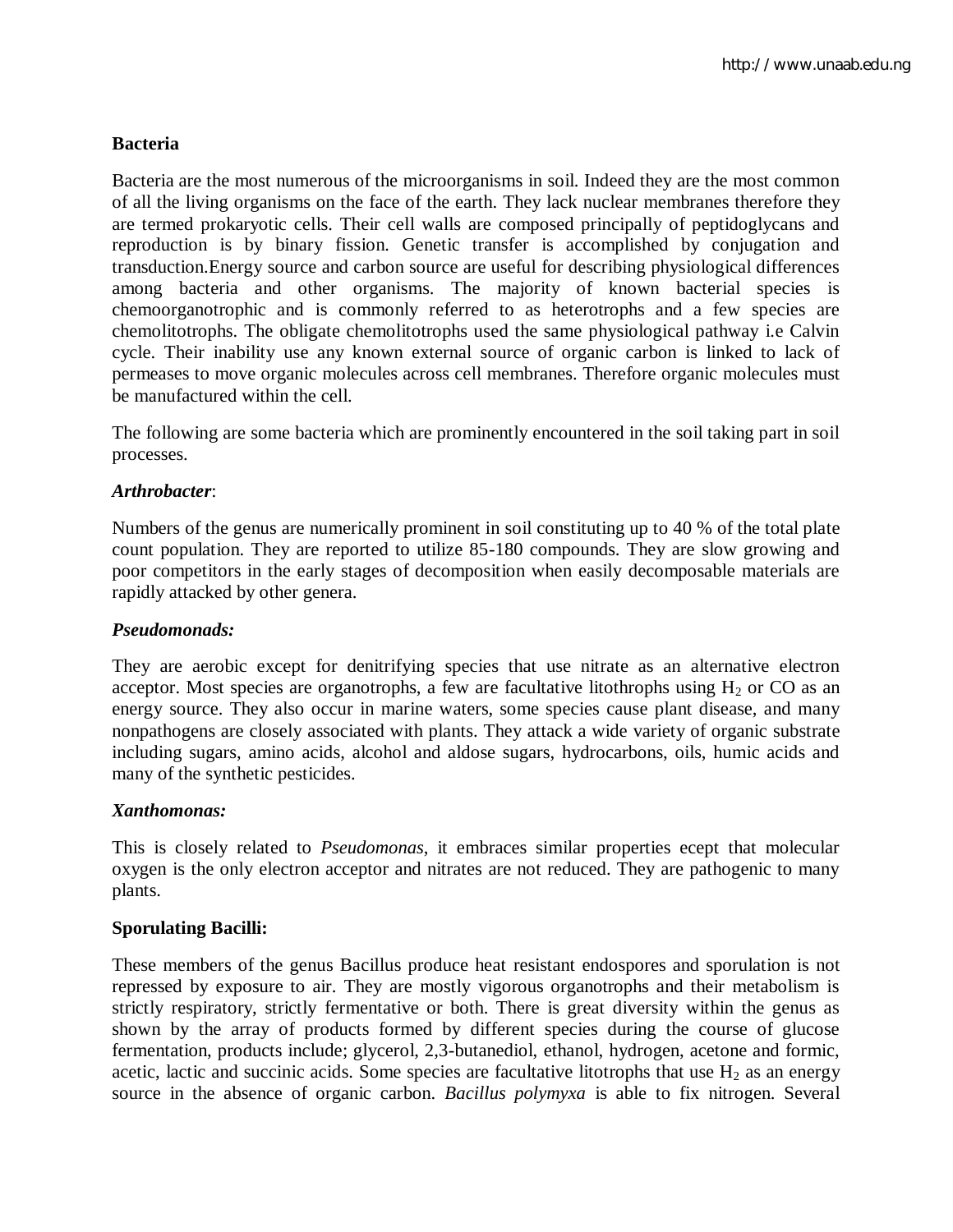species produce lytic enzymes and antibiotic that are destructive to other bacteria eg *Bacillus thuringiensis* produce toxin which is pathogenic to insect lavae. *Bacillus mercerans* is used for retting flax, *Bacillus anthracis* is a highly animal pathogen.

## **Clostridium:**

This is a sporogenic genus, most are strict anaerobes. The genus is of economic importance used commercially for the production of alcohols and commercial solvents. Several species such as *C butyrichum* and *C pasterianum* fix nitrogen. They are widely distributed in soils, marine and freshwater sediments, manures and animal intestinal tract. Some species are pathogenic to animals, eg *C tetani* and *C butilinum*.

## **Azotobacter:**

This is an aerobic organotrophic bacterium capable of fixing nitrogen asymbiotically. Other genera fixing nitrogen asymbiotically are Azomonas, Beijerinkia, Dexia and Azospirillum. And Rhizobium are known to fix nitrogen symbiotically. A related genus Agrobacterium induces galls on hairy root but does not fix nitrogen. *Nitrosomonas* and *Nitrobacter* are chemolithotrophic genera. *Nitrosomonas* convert  $NH_4^+$  to  $NO_2^-$  and *Nitrobacter* convert  $NO_2^-$  to  $NO<sub>3</sub>$ .

## *Lactobacillus:*

This is a fermentative organotrophic bacterium; it is commonly associated with plant herbage. Its lactic acid production is exploited in silages, butter, milk and local dairy products. *Enterobacter* is also fermentative found in animal feces and sewage; some species are widely distributed in soil.

# **ACTINOMYCETES**

About 90 % of the actinomycetes isolated from soil belong to the genus Streptomyces. Its members produce a well-developed, compact branched mycelium and compact colonies on agar plates. Reproduction is by production of aerial spores and by mycelial fragmentation. They are intolerant of waterlogged soil, less tolerant of dessication than fungi and generally intolerant of acidity. Thus causal organism of potato scab *S scabis* is controlled in poorly buffered soils such as sand by sulphur and ammonium amendment which result in lowered soil pH.

Many Streptomyces produce antibiotics, antibacterial, antifungi, antialgal, antiviral, antiprotozoal, or antitumor. Streptomyces also produce geosmin which is responsible for the musty smell of freshly plowed soil and partly responsible for the musty smell of earthen cellers and old straw piles. It appears that Streptomyces is mainly responsible for the maintenance of soil biological balance.

# **FUNGI**

These are the eukaryotic organisms variously referred to as mold, mildews, rusts, smuts, yeasts, mushrooms and puffballs. Fungi are the organotrophs primarily responsible for decomposition of organic residues even though they are always outnumbered by bacteria. Important classes encountered in soil include;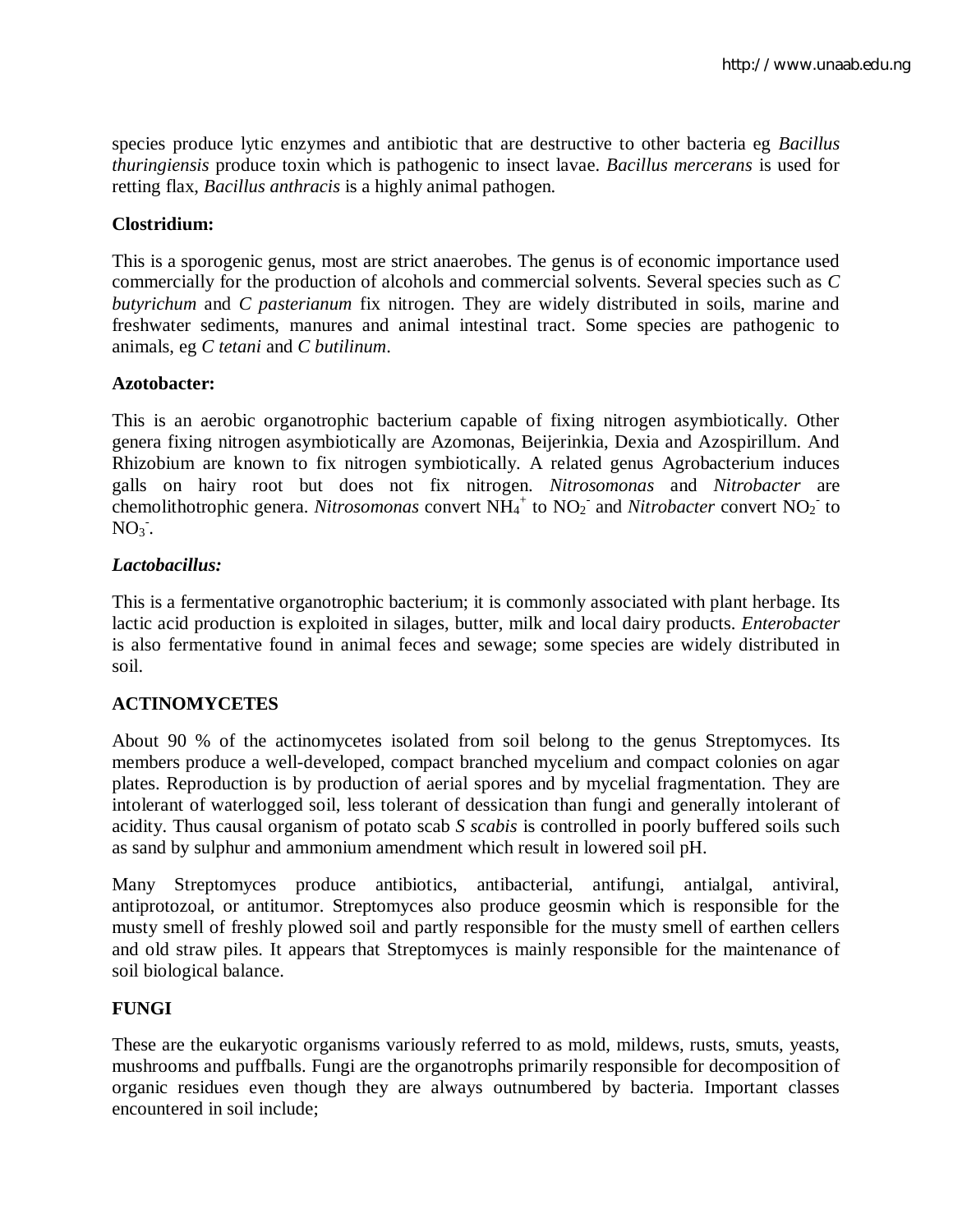#### **Aerasiomycetes:**

These are unicellular; the unit of structure is the uninucleate amoeba that feeds by engulfing bacteria. Single cells characteristically aggregate into pseudoplasmodium in which the cell does not fuse but behave as a mobile communal unit, this later change into a fruiting structure called sporocarp which bears the asexual spores.

### **Myxomycetes:**

These are true slime forming asexual creeping plasmodium, they are animal like in their feeding but fungus like in their reproductive structure and spore formation. They are widely distributed especially in association with decaying vegetation in cool moist locations.

#### **Oomycetes:**

They are found in water and soil, they are highly destructive to plant, and they produce biflagellate asexual motile spores called zoospores. *Pythium* and *Phythophthora* are commonly encountered in soil.

#### **Chytridiomycetes:**

They are prevalent in aquatic habitat, but also commonly encountered in soil, some members are parasitic on algae, higher plants or insect lavae.

#### **Zygomycetes:**

They ferment different carbohydrate substrates. They are mostly saprobic, but some are phytopathogenic, some parasite on other fungi, some produce animal trapping mechanisms. The mucorales which are the largest order are important economically as they are used for commercial production of alcohol and organic acids.

#### **Ascomycetes:**

Ascomycetes and Basidiomycetes are called the higher fungi. The ascomycetes are distinguished by the formations of ascus within which are ascospores following sexual reproduction. Many of them are saprophytic having a range of impacts eg plant pathogenicity, some are destructive on materials. Others are beneficial eg the fermenting activities of yeast which has long been exploited in beer, wine and bakeries.

#### **Basidiomycetes:**

This include a wide selection of fungi, they differ from other fungi by the production of specialized structure called basidium. Many of them are plant parasite thus causing heavy losses of crop and tree plants. Some are beneficial eg mycorrhizal-forming relationship with plants; mushroom has commercial importance as edible food. They are vigorous decomposers of woody materials.

#### **Deuteromycetes:**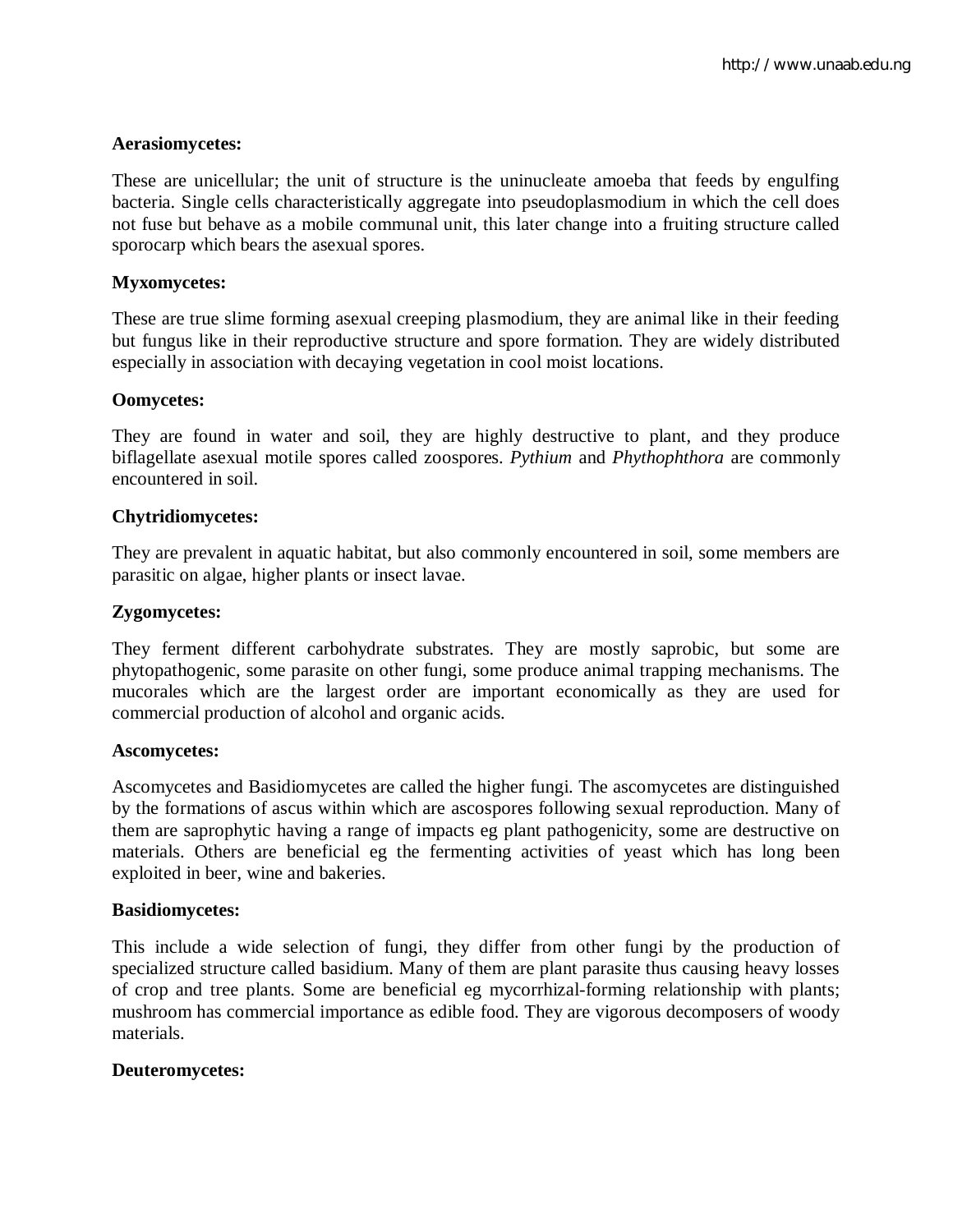This embraces fungi with septate hyphae but reproduce only by means of conidia, they do not have a sexual reproductive phase, and they are called fungi imperfecti. They are mostly saprobic in soil, some may be parasiticon other fungi, higher plants, humans and other animals eg species of *Aspergillus*, *Penicillium*, *Trichoderma*, *Fusarium*.

# **ALGAE**

# **Blue green algae**

Cyanobacteria are the blue green algae they possess photosystem II and carry out oxygenic photosynthesis. They contain chlorophyl A and phycobiliprotein pigments such as phycocyanin. They exist in unicellular, colonial and filamentous forms. They have single cells, reproductive cells or units and filamentous forms enclosed in rigid sheaths and they often show gliding motility. They are widely distributed occurring in saline and fresh waters, in soil, on bare rocks and sand. They also occur within the plant bodies of some liverworts, water ferns and angiosperms. In some ecosystems cyanobacteria are of great significance because of their ability to fix nitrogen.

# **Green algae**

These are the eukaryotic algae they are the simplest forms of the chlorophyllus eukaryotes distinguished from other green plants by sexual characteristics. Some green algae are unicellular and some are multicellular. The algae are the most widely distributed of all green plants. They are predominantly aquatic found in fresh, brackish and salt waters. Terrestrial forms occur on rocks, mud and sand, snowfields and buildings and attached to plants and animals. Subsurface soil samples kept moist and under illumination commonly develop algae blooms. Most algal units found below ground are dormant forms some are however known to be facultative organotrophs.

# **SOIL MICROFAUNA**

These are the microfauna (less than 0.1 mm), mesofauna (0.1-10 mm) and macrofauna (greater than 10 mm)

# **Microfauna**

This is typified by the protozoans, they are unicellular most of which are microscopic in size but some attain macroscopic dimensions. The group is greatly diverse in morphology and feeding habit. All require water envelopment for metabolic activity. Five main groups are commonly recognized; Flagellates, ciliates, naked and testate amoeba and sporozoa. Sporozoans are wholly parasitic. Free living protozoa in soil feed on dissolved organic substances and other organism. Many feed by grazing and predation, the soil ciliates depend primarily on bacteria for food, some feed additionally on yeasts and other protozoa and even on small metazoan such as rotifers. The soil an effect on the structure and functioning of microbial communities, the rise in bacteria numbers following addition of fresh residues to soil is always followed by a rise in protozoan numbers. Selective feesding by protozoa may alter the mix of bacterial genera. Protozoa may accelerate nutrient cycling and their active motility in the soil water help to provide bacteria with dissolved oxygen and nutrients.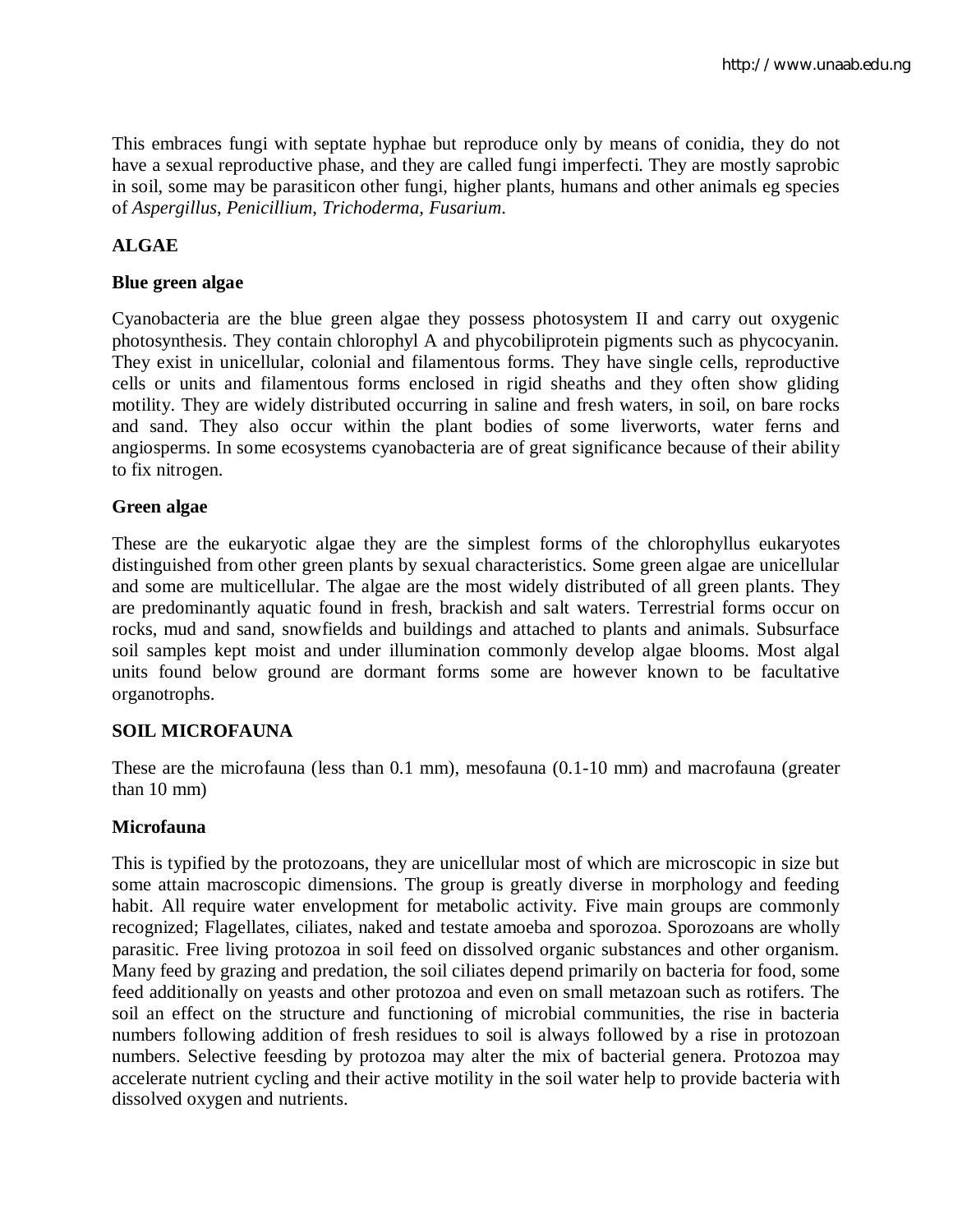## **Meso and Microfauna**

These are also called metazoan, they include; the soil dwelling nematodes, millipedes, centipedes, rotifers, mites, annelids, spiders and insects. The small members exemplified by nematodes are able to move through existing soil pores without disturbing the soil particles. The nematodes are also called are the most numerous of the soil metazoan, their numbers may reach several million per square meter. The free living forms in soil are voracious feeders on both microflora and other fauna. Earthworms constitute the major portion of the invertebrate biomass in soil and when present are active in processing litter distributing organic matter throughout the soil. The importance of the mesofauna in soil lies in its effect on soil and litters and on the structure of microbial communities.

## **SOIL ENZYMES**

Life is composed of a series of enzyme reactions and most of the reactions in the nutrient cycle are catalyzed by enzymes. Some enzymes are constitutive and are routinely produced by cells eg. Urease, others are adaptive or induced formed only in the presence of susceptible substrate or other initiator eg. cellulase is produced in the presence of cellulose. Dehydrogenase is constitutive and found only in living systems. Soil enzymes are protein and are often entrapped in soil organic and inorganic colloids. Soil aggregates and their constituent clays are influenced the interaction of enzymes with their substrate. The clay particle with its large external and internal surface areas is capable of adsorbing enzymes such as urease and protease. Enzymes adsorbed to clay or intertwined with humate constituents are protected from hydrolysis. Adsorption also makes the catalytic site less available. A small molecule such as urea can diffuse readily to a urease site and there undergo decomposition. Whereas a large molecule such as protein would not diffuse as readily to a protease site and would be consequently broken down at a much slower rate than urea.

Soil has a large background of extra cellular enzymes not directly associated with the microbial biomass, such enzymes include catalase, dehydrogenase, glucose oxidase, peroxidase, transaminase, cellulose, deaminase, lipase, nucleotidase, phosphatase, phytase, protease, urease etc. Many enzymes however that have utmost significance in soil processes originate from microorganisms eg nitrogenase, nitrate reductase, nitrite reductase etc.

## **ASSOCIATION OF MICROORGANISMS WITH PLANT**

Plants and microorganisms interact with each other and the interaction can be beneficial and sometimes detrimental to either of the partners. Microorganisms are present in the different parts of the plant and in different plants, and influence of plant on microorganism varies depending on the part of plant and the plant. Therefore the association of microorganisms and different plant parts are discussed below.

## **Association with plant roots**

Plant root system occupies the soil horizon most heavily endowed with soil organic matter and life, senescent and dead roots provide substrate materials for microbial growth. The sum total of phenomena occurring at or near the root /soil interface has great impact both on plant welfare and on soil organisms. The number of soil organism at successive distances from the root surface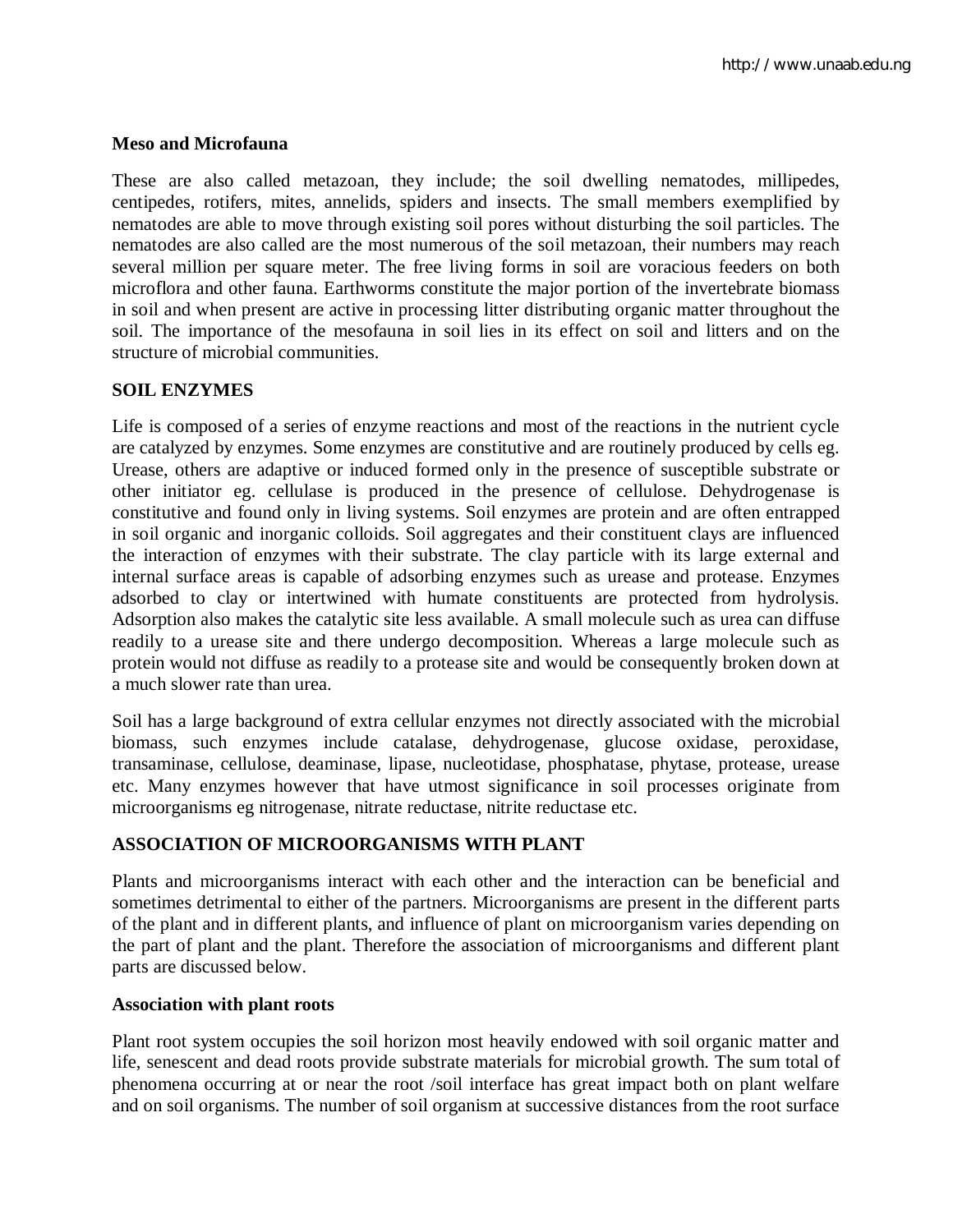is inversely correlated with increasing distance. For bacteria, higher population occurs within the first 5 µm, fungal hyphae occur on the root surface and strands extend randomly for several millimeters. The sum total of root/microbial interaction is termed **rhizosphere**.

## **Rhizosphere**

This is known generally as the soil region under the immediate influence of plant roots and in which there is proliferation of microorganisms. The recognition that the root surface itself is a critical site for interactions between microbes and plant led to its designation as **rhizosplane**. The epidermal and cortical tissue of roots has been shown to harbor organisms other than symbionts and pathogens. Colonized root tissue is sometimes referred to as **endorhizosphere, histophere** or **cortosphere**. The factor primarily responsible for microbial activity in the three zones is the available carbon contained in or emanating from plant roots.

The R/S ratio i.e ratio of organisms count in rhizosphere soil to count in root-free soil were determined for different plant species and for single species in different soils under differing climatic regimes and at different stages of phenology. Total microbial counts increased from 10- 50 folds in the rhizoshpere.

## **Root exudates**

Organic materials found on, in or near roots include a wide assortment of amino, aliphatic and aromatic acids and amides, sugars and amino sugars. In addition to soluble and diffusible substrates is an array of insoluble materials like cellulose, lignin, protein etc. Nearly all plant rhizosphere is expected to contain varying amounts of nearly all the simple sugars, organic acids, and amino acids. Some of the more complex aromatic acids occur only in certain rhizospheres.

Likewise, production of certain microbial attractants and repellants is limited to certain species, for example asparagus plant produse a diffusible glycoside that is toxic to some nematode. Various plants are also known to produce non diffusible compounds that are biostatic or biocidal to saprobes and root invading pathogen. Such phytoalexins include tomatin, allicin, pisatin and phaseolin produce by tomato, onion, pea, and bean plants respectively.

Pathways for the release of plant assimilates from roots include leakage or diffusion of molecules across cell membranes, roots secretion and extrusion and losses of cells and tissue fragments during root growth. Root caps and tips are sites of active exudation of mucilaginous materials, while the main root axis release mostly diffusible materials ans some mucigels.

Root mucigel consists of polysaccharides synthesized intracellularly and extruded through the cell membrane. It is highly hydrated with fibrillar structure and contains carboxyl groups that form bondings with clays. Mucigel is the dominant excretory product of root accounting for up to 80 % of the total carbon loss from roots.

## **Association with plant shoot**

Plants support abundant leaf surface organisms, this association is termed **phyllosphere**. Intensity of colonization is influenced by climatic and plant factors, high humidity favours while insolation disfavor most heterotrophs both factors favour phototrophs. Plant stems and barks are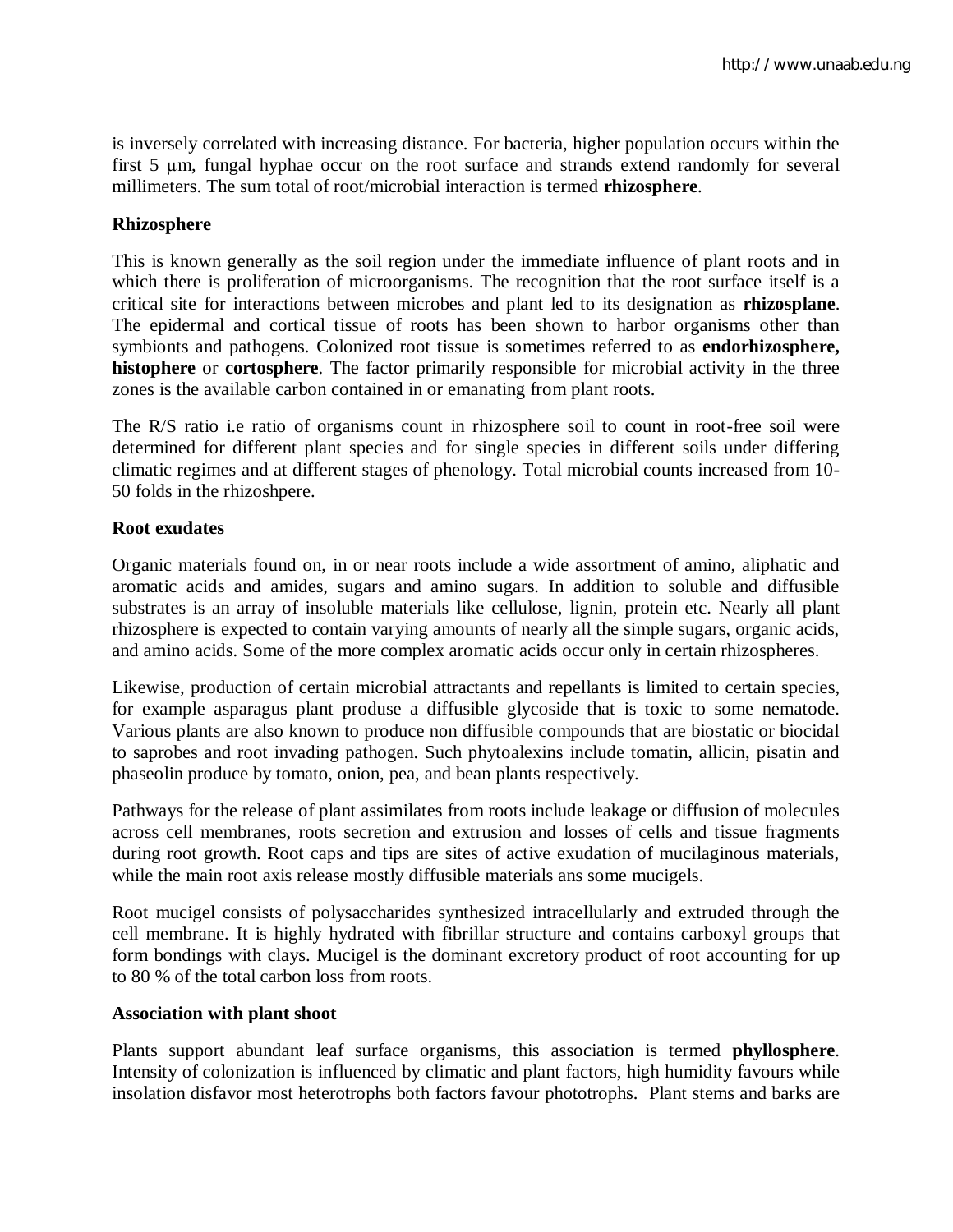often colonized by algae and liches. Broadleaf plants support more organisms on their leaf surfaces than grasses. G and yellow pigmented bacteria dominate the bacteria flora while yeasts dominate the fungal flora.

Nonpathogenic organisms occur within the tissues of fruits, stems and leaves. The coats of seeds prior to release from fruiting structures are sparsely colonized, during dispersal, additional organisms either casual or contaminants or members of the phyllosphere population become seed coat occupant. Some seed associated organisms produce auxins, vitamins and gibberellin-like substances that benefit emergent seedlings. Other organisms are known to produce substances that delay seed germination and others represent plant pathogens.

## **Association with plant litter**

The initial invaders of the aboveground litter are primarily organisms already present in the phyllosphere. Senescent leaves before detachment suffer attack by both microflora and fauna, standing dead wood and branches often lose half their carbon through attack mesofauna and lignolytic fungi before becoming surface litter. As leaves and small twigs or stems fall to the ground the numbers of bacteria there on increases sharply. The bacterial populations of moist litter exceed that of the phyllosphere by two folds. The litter organism varies with depth and with stage of decay. The soil fauna are more active in forest litter than in litters from grassland or cultivated land. Fauna biomass is concentrated in the surface litter and decreases rapidly in the underlying soil.

## **INFLUENCE OF MANAGEMENT PRACTICES ON SOIL ORGANISMS**

Any management practice that changes soil properties or plant cover affects the soil organisms. Practices that affect coil water, temperature, aeration, pH regimes, organic carbon and nitrogen levels will also affect the population and activities of organisms.

## **Effect of tillage on soil microorganism**

Three tillage procedures commonly used are conventional tillage, reduced or minimum tillage and zero tillage. The first employs various mechanical/manual farm implements; reduced tillage involves weed control by machinery, while zero tillage control weed by the use of herbicides, the only soil disturbance is that associated with seed placement. In conventional tillage there is stimulation of microbial activity shown by higher count and increase rate of respiration. This result from disruption of soil aggregates and better exposure and aeration their degradable material. The inversion and fragmentation of surface residues results in a zone of intense microbial activity. By contrast reduced or zero tillage result in microbial activity at or near the soil surface. For the 0-0.75 cm depth counts for total aerobes, facultative anaerobes and fungi are higher in zero tillage than in plowed soil. For 7.5-15 cm depth counts of aerobes, fungi and nitrifying bacteria are significantly reduced in zero tillage.

**SOIL FAUNA**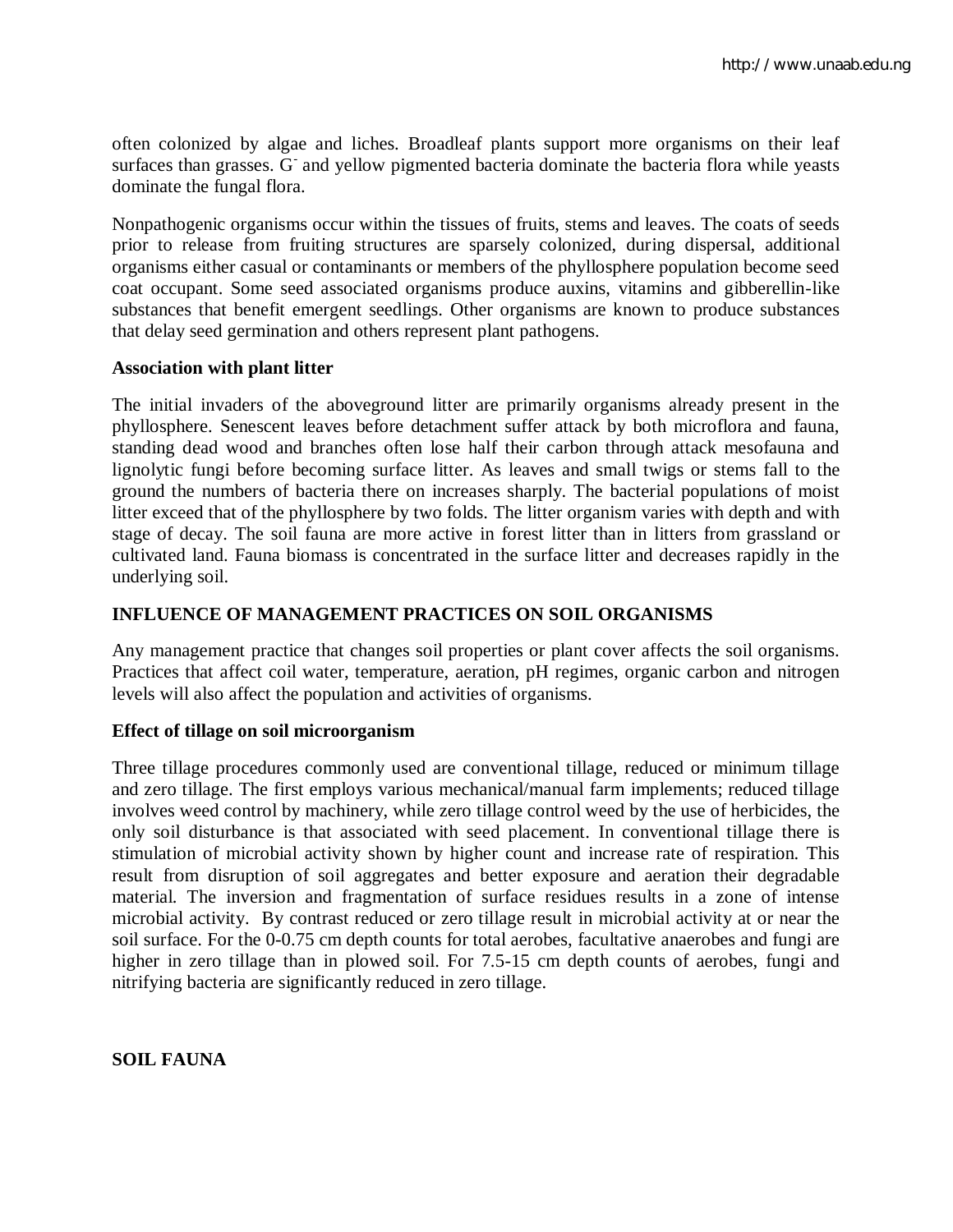Soil biota (living things in the soil, soil organisms) consists of two broad categories – flora and fauna. Soil organisms are a major factor in soil formation and their effects determine many differences between soils. Soil organisms are an integral part of agricultural ecosystems. The presence of a range of a diverse community of soil organisms is essential for the maintenance of productive soils. Soil organisms are responsible for a range of ecological functions and ecosystem services including:

- nutrient cycling and nitrogen fixation,
- control of pest and diseases,
- organic matter decomposition and carbon sequestration,
- maintenance of a good soil structure for plant growth and rainwater infiltration,
- detoxification of contaminants.

Various soil organisms affect certain soil processes in different ways. An excessive reduction in soil biodiversity, especially the loss of species with key functions, may result in severe effects including the long-term degradation of soil and the loss of agricultural productive capacity.

Through their feeding activities, soil fauna play important roles in ecosystem dynamics as they influence the decomposition subsystem and cycling of plant nutrients and other elements that are of environmental importance. Soil fauna as a major group of soil biota are classified based on their sizes, habitat, and feeding form apart from their taxonomic classification. Classification of soil fauna based on their feeding form is also termed functional classification

## **Soil fauna classification based on sizes**

Soil fauna are classified on the basis of their sizes as microfauna, mesofauna and macrofauna. The classification could be based on the body width or body length.

| Body width           | Class      | Examples                                      |
|----------------------|------------|-----------------------------------------------|
| $< 0.1$ mm           | Microfauna | Protozoa, nematodes, rotifer,                 |
| $0.1$ mm $- 2.0$ mm  | Mesofauna  | Collembola,<br>Mites,<br>Protura,<br>Symphyla |
| $2.0$ mm $- 20.0$ mm | Macrofauna | Earthworms, termites, millipedes              |

Table 1: Soil fauna classification based on body width

Table 2: Soil fauna classification based on body length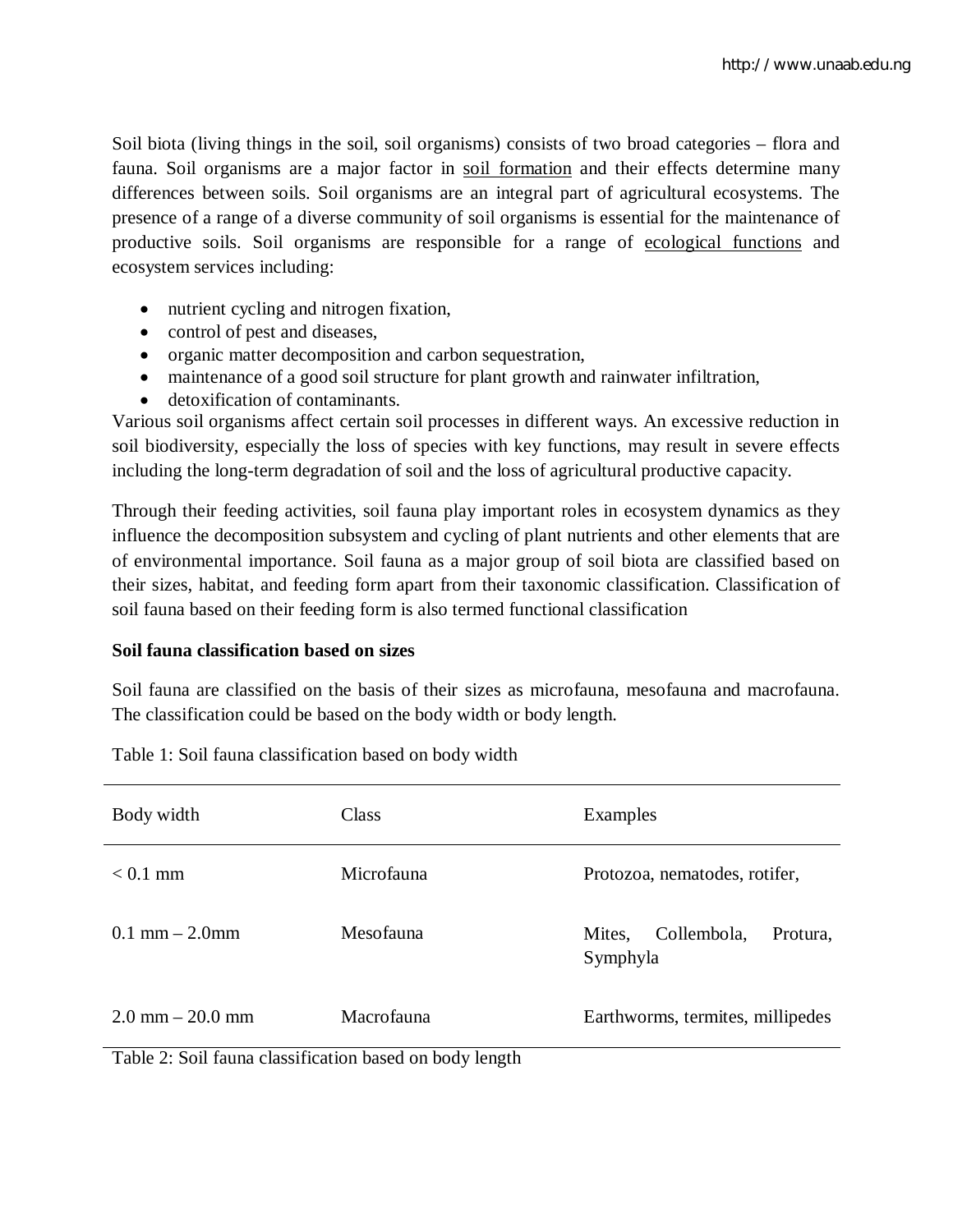| <b>Body length</b>        | <b>Class</b> | <b>Examples</b>                                          |
|---------------------------|--------------|----------------------------------------------------------|
| $< 0.2$ mm                | Microfauna   | Protozoa,                                                |
| $0.2$ mm $-10$ mm         | Mesofauna    | Collembola,<br>Mites.<br>Nematodes,<br>Protura, Symphyla |
| $10 \text{ mm}$<br>$\geq$ | Macrofauna   | Earthworms, termites, millipedes                         |

A taxonomic class of soil organisms may also be grouped based on the their sizes. For example, members of the phylum Arthropoda are classified based on their sizes as either microathropods, mesoarthropods or macroarthropods

Different size-groups of soil fauna may also be classified on the basis of their habitat or life form. The habitat and life form of soil fauna are closely related to their ecosystem function. Classification of soil fauna based on their feeding form is also termed functional classification

# **SOIL MACROFAUNA**

Soil macrofauna consists of a large number of different organisms that live on the soil surface, in the soil spaces (pores) and in the soil area near roots. Their way of living, their feedings habits, their movements into the soil, their excretions and their death have direct and indirect impacts on the soil. The biological activities of soil macrofauna play significant roles in soil processes and soil fertility. The effects of soil macrofauna on soil can be divided into three classes: physical, chemical and biological effects. These effects are determined by the functional group involved in the process.

# **Classification of macrofauna based on habitat or life form**

**Endogeic:** Endogeic species are those that live entirely in the soil and feed on organic matter and dead roots; they may also ingest large quantities of mineral material. The two main groups among soil macrofauna are earthworms and soil-feeding termites.

**Epigeic:** Epigeic soil fauna live and feed on the soil surface. They play role in litter breakdown and nutrient release. They are mainly arthropods, for example: ants, beetles, cockroaches, centipedes, millipedes, woodlice, grasshoppers, together with gastropods (snails/slugs) and small or medium-sized entirely pigmented earthworms (dark red, green or brown colour, fast movers).

**Anecic species:** These remove litter from the soil surface through their feeding, redistributing it to other horizons or locations, accompanied by effects on soil structure and hydraulic properties.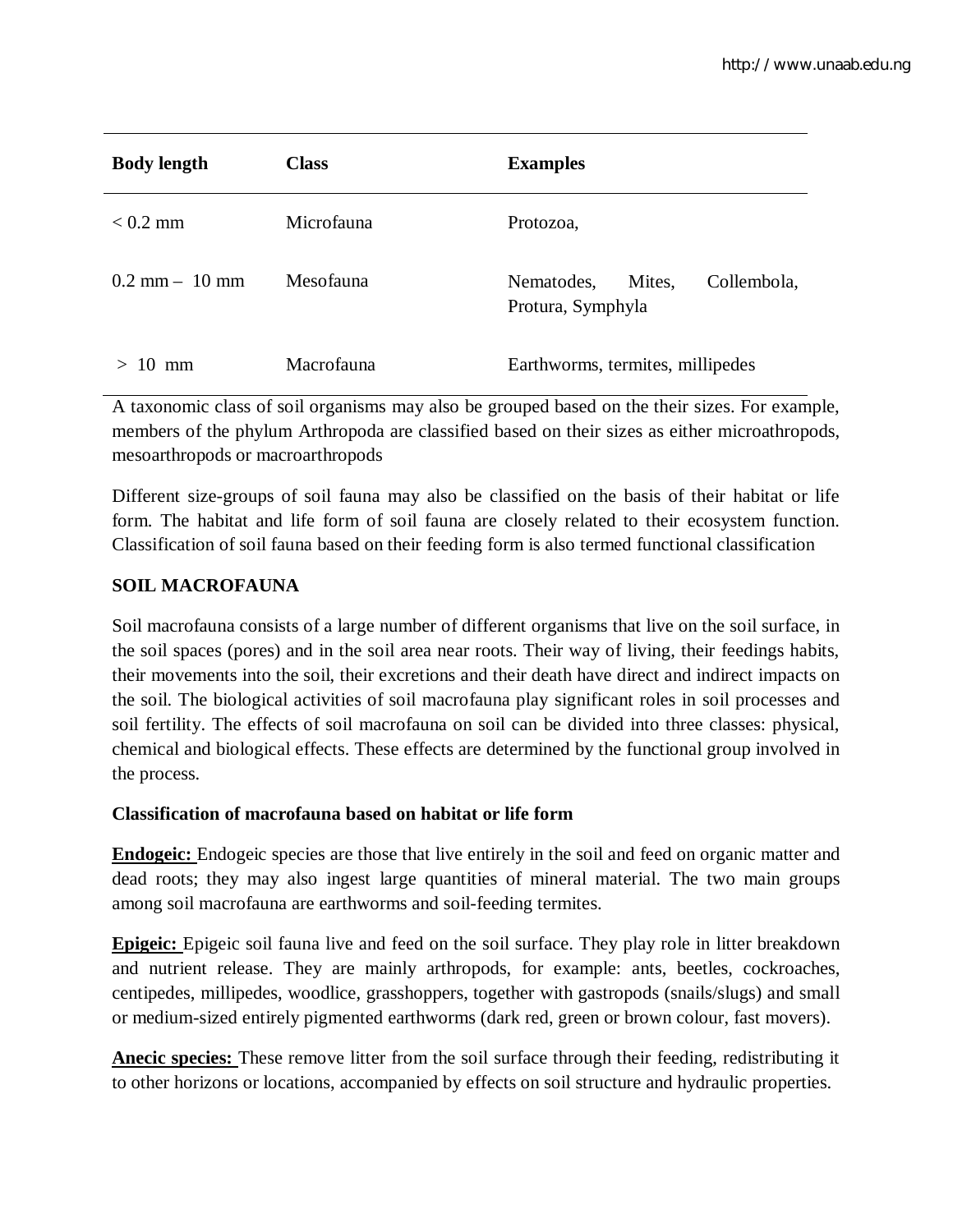# **Physical Role of Soil Macrofauna**

The main activities of soil macrofauna may be grouped into the following

- $\triangleright$  Soil mixing (macro- and micro-levels)
- $\triangleright$  Gallery construction,
- $\triangleright$  Fragmentation,
- $\triangleright$  Aggregate formation.

Soil mixing at macro-level (macromixing)

This is the movement of notable quantity of soil: bringing back to the surface mineral matters from deeper horizons and burying the organic matter from the surface horizons, from litter and from excrements. Examples of macrofauna involved include ants, termites, earthworms and ground beetles.

Macromixing of soil by earthworms is major activity of importance to soils. It can be measured by the quantity of casts found on the soil surface. Earthworms can produce 40–250 tonnes of casts per hectare per year. Earthworms casts are richer in nutrient content than the surrounding top soil. Some beetles such as the large ( *Heliocopris dilloni*) are very efficient at incorporating and removing excrements that are on the soil surface.

## Soil mixing at micro-level (micromixing)

This involves mainly the incorporation of organic matter into the soil through the activities of soil surface dwelling macrofuana. For example Diptera larva. With the aid of water percolation, their effect could extend to the depth of 60 cm through leaching. Micromixing is important in influencing soil structure.

## Gallery construction

Galleries are tunnel-shaped passages in form of network in the soil. They are formed through burrowing activities of especially earthworms and termites. Gallery formation is very important for

- $\triangleright$  soil aeration and water flux
- $\triangleright$  improved soil macro-porosity
- $\triangleright$  the water-holding capacity of soil
- $\triangleright$  reduce soil compaction,
- $\triangleright$  improved water infiltration
- $\triangleright$  offering new paths for root penetration and leached clays.
- $\triangleright$  penetration paths for other surface invertebrates with more limited burrowing capacities, e.g. very small earthworms, slugs, insect larvae, and mesofauna.

## Litter fragmentation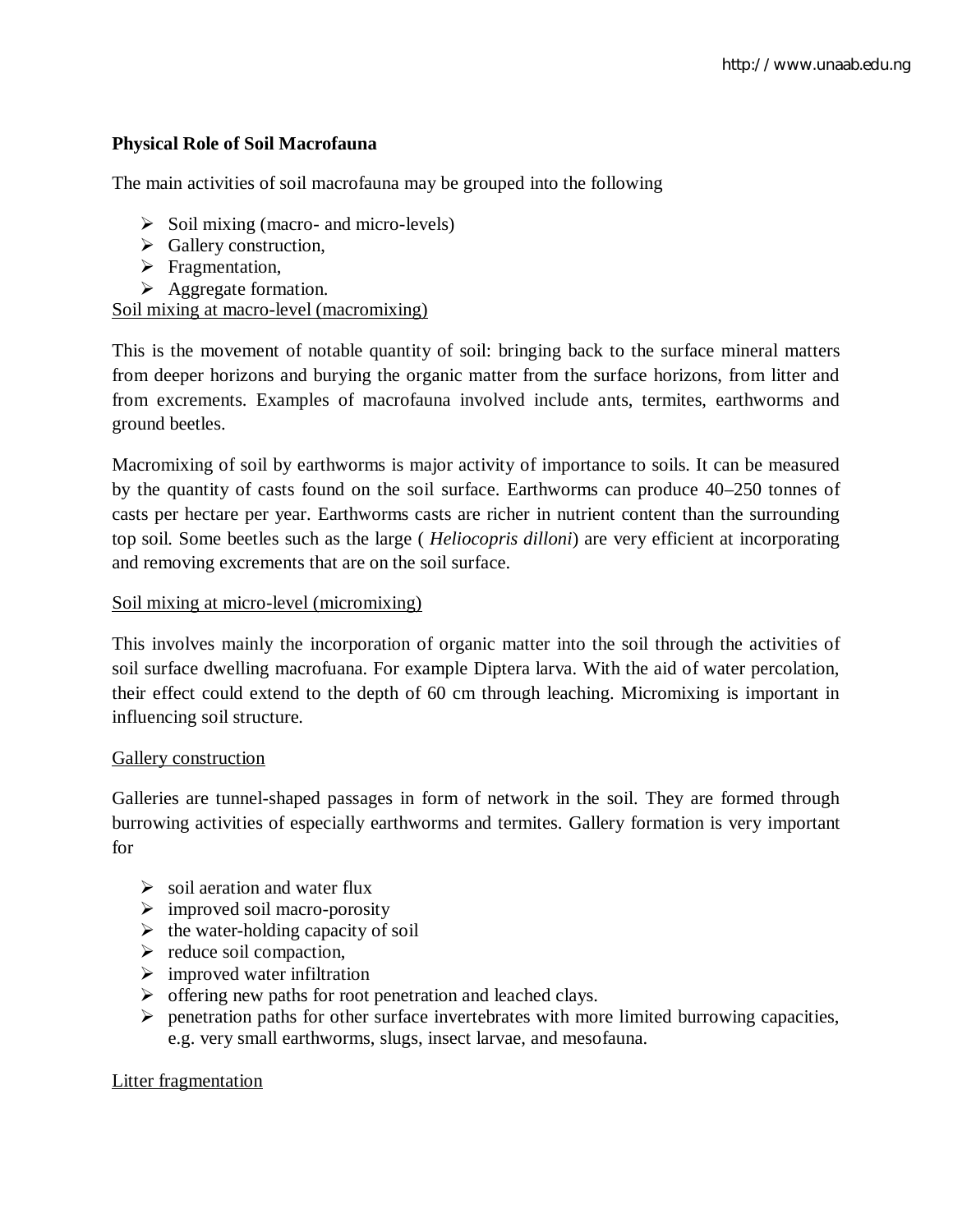The fragmentation of dead wood (lignin material), carcass and litter has a major effect on organic matter decomposition in soil. It creates large surface area for the activity of bacteria, fungi and microfauna populations. Fragmentation is performed by phytosaprophagous animals (i.e. animals feeding on decayed plant material and dead animals). Litter fragmentation enhanced decomposition leading to formation of humus

## Aggregate formation

Humus formed as a result of the activities of soil fauna act as biding agent for soil mineral particles thus aiding the clumping together of soil particles forming a crumbly healthy structure. Also, earthworms, termites, millipedes, centipedes and woodlice ingest soil particles with their food and contribute to aggregate formation by mixing organic and mineral matter in their gut.

## **Chemical effects of soil macrofauna**

The chemical effects of soil macrofauna on soil include:

- modification of food quality through its passage in the gut,
- mineralization of organic matter and the release of nutrients.
- activation of microflora in the mineralization of N, P and S.

Macrofauna regulates the activity of soil microorganisms through their interactions. Because of their inability to move in soil to search for food, microorganisms are only active when in contact with assimilable substrates (root exudates, earthworm mucus and other materials) that initiates their metabolic capabilities. Microorganisms have a high capacity to digest almost all organic substrates, while macrofauna have the potential for mechanical activities that help bring the microorganisms in contact with the substrates. Hence their interactions are important to soil function.

# **Biological effects of soil macrofauna**

The biological effects of soil macrofauna include

- Maintenance of ecosystem balance through their feeding habits particularly predation and competition
- Soil environmental sanitation through the activities of **necrophagous** (which feed on dead and/or decaying animals) and **coprophagous** organisms (feeding on dung or excrement) such as Diptera larvae, Coleoptera and Lepidoptera larvae and adults. They clean the soil surface and incorporate organic matter into soil.
- Dissemination of bacteria and spores through excrement dispersion in soils or by on-body transport.

The importance of the functions performed in soils by macrofauna and the physical, chemical and biological changes induced in a soil environment as a consequence of its activity make it a vital part of all ecosystems, including agro-ecosystems. Soil macrofauna is involved in: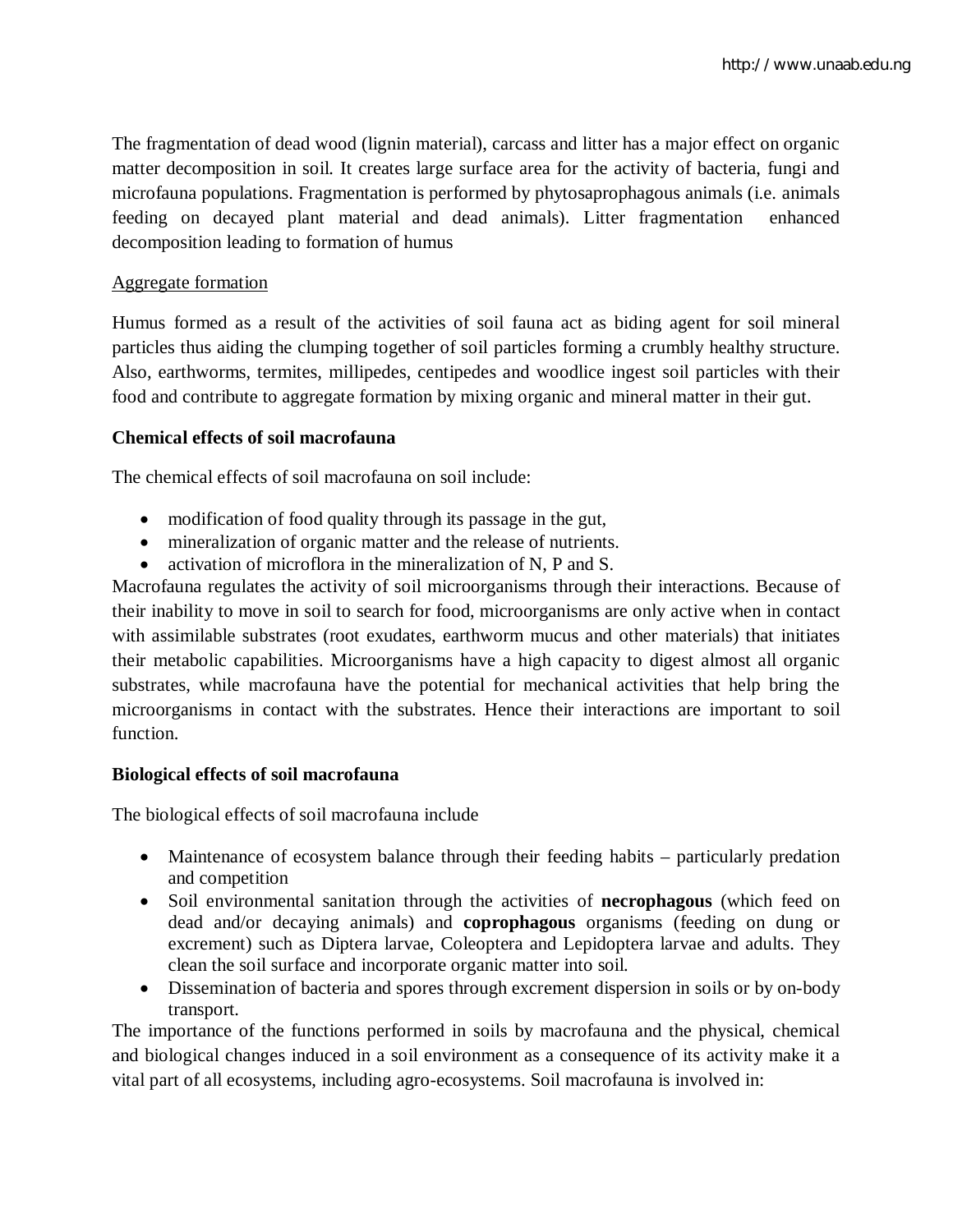degrading organic matter and mineralizing nutrients;

- controlling pathogen populations;
- improving and maintaining soil structure;
- mixing organic matter through the soil.

# **THE DECOMPOSITION SUBSYSTEM**

Organic materials, litters, and residues (mainly of plant origin) are the precursors from which soil organic matter (SOM) is formed through decomposition and synthesis of new materials by soil organisms. Litter or residue quality play important role in the dynamics of soil organic matter in both natural ecosystems (a unit of biological organisation characterised by the integrated and largely self-maintained functioning of a diverse community of organisms with a range of physical environment) and intensively managed agroecosystems. Residue quality affects the rate of litter decomposition, nutrient release, level and quality of SOM. Detrital organic materials represent a bottleneck in nutrient cycling within an ecosystem. Its decomposition leads to release of essential nutrients for plant uptake. The importance of

#### **Plant Residue and Residue Quality**

Plant residue quality (PRQ) is a composite definition of the value of the residue as food to an organism. In other words, it is a measure of its decomposability (how easy it can be decomposed). Plant RQ embodies both physical and chemical criteria because both the physical, morphological and chemical attributes of litter determine the rate of decomposition. As food for soil organism, the residue must satisfy the physical (surface properties, texture etc.) and chemical (phagostimulant, growth factor and nutrition) requirements for ingestion or colonisation to occur.

#### **Chemical Determinants of Plant Residue Quality**

The chemical composition of plant residues that influence the activities of soil organisms in decomposing the residues may be divided into three main groups of compounds

Carbon and energy source**:** Carbon and energy are required in largest quantity by heterotrophic organisms to fuel their growth and activity. The bulk of the C and energy is stored in a variety of polymeric compounds such as polysaccharides (starch, cellulose, hemicelluloses); lipids; protein; and aromatic polymers such as lignin or humus. The differences

Nutrient sources: These are elements other than carbon (such as N, P, K, etc).

Modifiers: Molecules that inhibit or stimulates decomposer activity by their chemical structure and are often (not always) active at relatively low concentration (e.g. polyphenols).

The concentration of C, N, lignin, polyphenols and their ratios in residues have been used to assess their quality, as well as for predicting nutrient release from the residue. The higher the C/N ratio, lignin content, and polyphenol content of residue the lower the rate of decomposition. In the tropical region, C/N ratio has been found to be the best predictor of N release. Nitrogen release increases with decreasing C/N ratio. When the C/N ratio is less than 30:1, N in litter will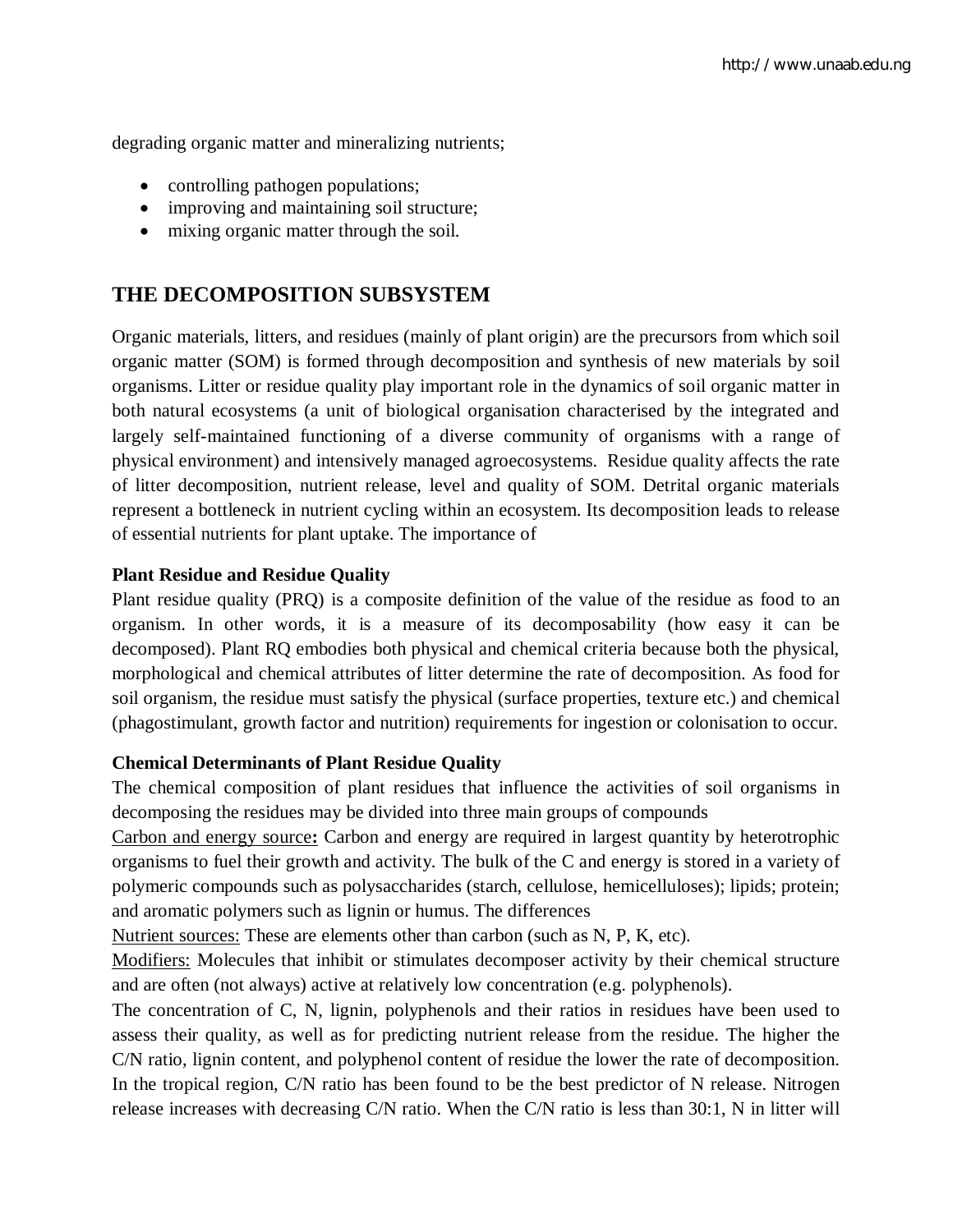be mineralised under normal circumstances. Higher C/N ratio leads to immobilization. Nitrogen concentration can be used to predict N release of plant residue with N concentration  $\langle 2\%$  while the polyphenol/N ratio can be used for residue with N concentration <1%.

## **Phytotoxins in soil**

Soil microorganisms produce a tremendous variety of organic substances during the decomposition of plant and animal residues, and, as numerous studies have shown, some of these substances are phytotoxic. While certain organisms secrete growth-stimulating substances, others produce growth-inhibiting substances.

# **COMPOSTING**

Composting is the process of deliberate biological and chemical decomposition and conversion of organic or plant refuse and residues for the purpose of producing humified material referred to as compost under controlled conditions.

# **Importance of composting**

Composting and compost application to soil is an effective means of residue management and essential nutrient management especially in tropical environment known for high rate of decomposition and nutrient leaching.

Composting also help the problems associated with the management of plant residues. During the process of composting, high temperature develops which helps in destruction of disease pathogens, pests, weed seeds and viruses. Menace of rodents breeding in scattered litters is prevented by composting plant residues. Composting is a means by which plant nutrients can be recycled with minimized loss because nutrient release from the compost can be synchronised with uptake by crop.

The end product of the composting process is a fertilizer with valuable properties and functions as soil amendment. Compost exhibits all the functions of soil organic matter. It improves both the physical and chemical properties of the soil – cation exchange capacity, soil structure, and soil tilt. It improves water holding capacity and crumb formation, promotes infiltration, protects against erosion and facilitates the spread and penetration of plant roots. Compost stimulates biological activity of the soil.

Compost acts as slow-release fertilizer thereby enhancing effective nutrient cycling. The slow release nature prevents loss of nutrients through leaching and enhances synchronization of nutrient release with uptake by the crop, and a long-term effect on soil fertility unlike other fertilizer sources. Composting products are odourless and easier to handle than the original materials from which the composts are made.

# **Principles of composting**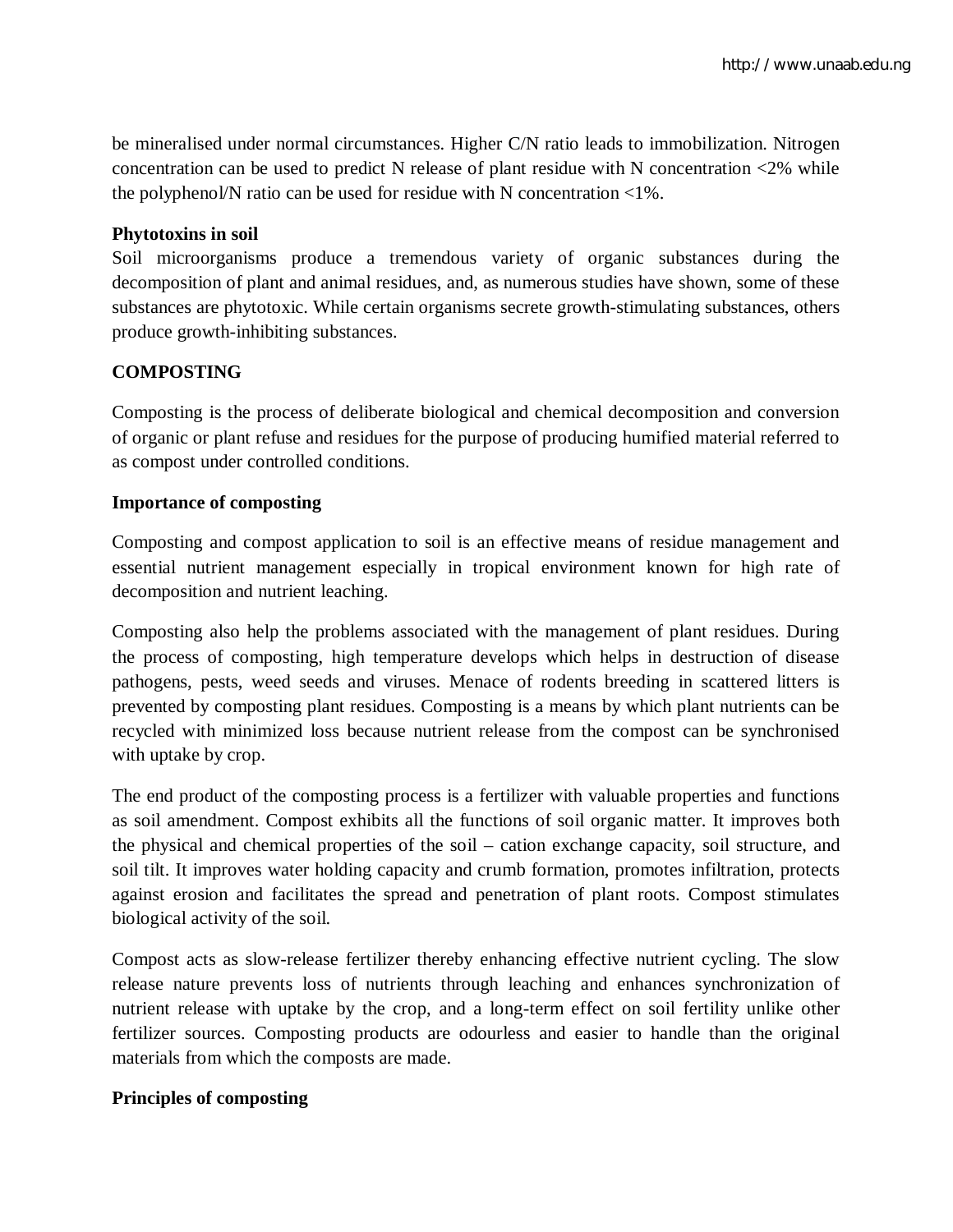Composting may be aerobic or anaerobic. In *aerobic composting*, living organisms, organic materials, moisture, ventilation and temperature are essential factors in. During the process of composting, the original structure of the organic materials is attacked by series of different organisms (decomposers) in succession beginning with bacteria, fungi, earthworms, isopods, millipedes and snails, followed by protozoan, collembolans and mites, and later by ants, beetles and predators. Bacteria and fungi are first colonizers while most of the higher organisms help in physical breakdown of the materials.

## *Composting materials*

The chemical composition of the compost materials play significant role in the quality of the compost that is produced. The most important parameter to be considered is the ratio of carbon to nitrogen in the materials. The higher the C/N ratio, the lower the rate of decomposition. The C/N ratio of the compost mixture should not exceed 30:1. To achieve this, a mixture of 75% heterogenic plant refuse and 25% animal manure could be used. If the C:N ratio is low, N would be lost during composting. If the C/N ratio is higher than 35/1, the process will slow down and the optimum temperature will not be achieved.

In general principle, all organic materials are suitable for composting. However, separate treatment is required for feaces of carnivorous animals and excreta of human being.

## *Temperature*

Hot heaps work very fast and efficiently and produce useable compost within short time in contrast to cold heaps. Cold composting methods take very long time and suitable only where little quantity is needed at a time and there is lot of space to make heaps.

Cold composting requires very little maintenance and it allows wider range of organisms. However, cold composting does not kill weed seeds or diseases.

Hot composting helps to maximize production but it requires high maintenance. To achieve sufficient range of temperature in hot heaps, balance of materials is crucial and all the materials have to be added at once. The temperature increases sharply reaching  $60^{\circ}$  to  $70^{\circ}$  C within the first 3 days, and continues this level for about a day before dropping slowly. The conversion process is most efficient at the hot phase with micro-organisms that thrive at high temperature multiplying while most weed seeds and agents of disease are destroyed.

Size of heap also affects the processes of composting. Too large heap however can overheat, leading to death of almost all the organisms. Turning of compost heap helps either re-enact the hot phase, or reduce built-up of excess heap depending on size of heap. Turning can be done after 2 to 14 days. During turning, materials on the peripheral are move to the centre where the temperature is normally the highest.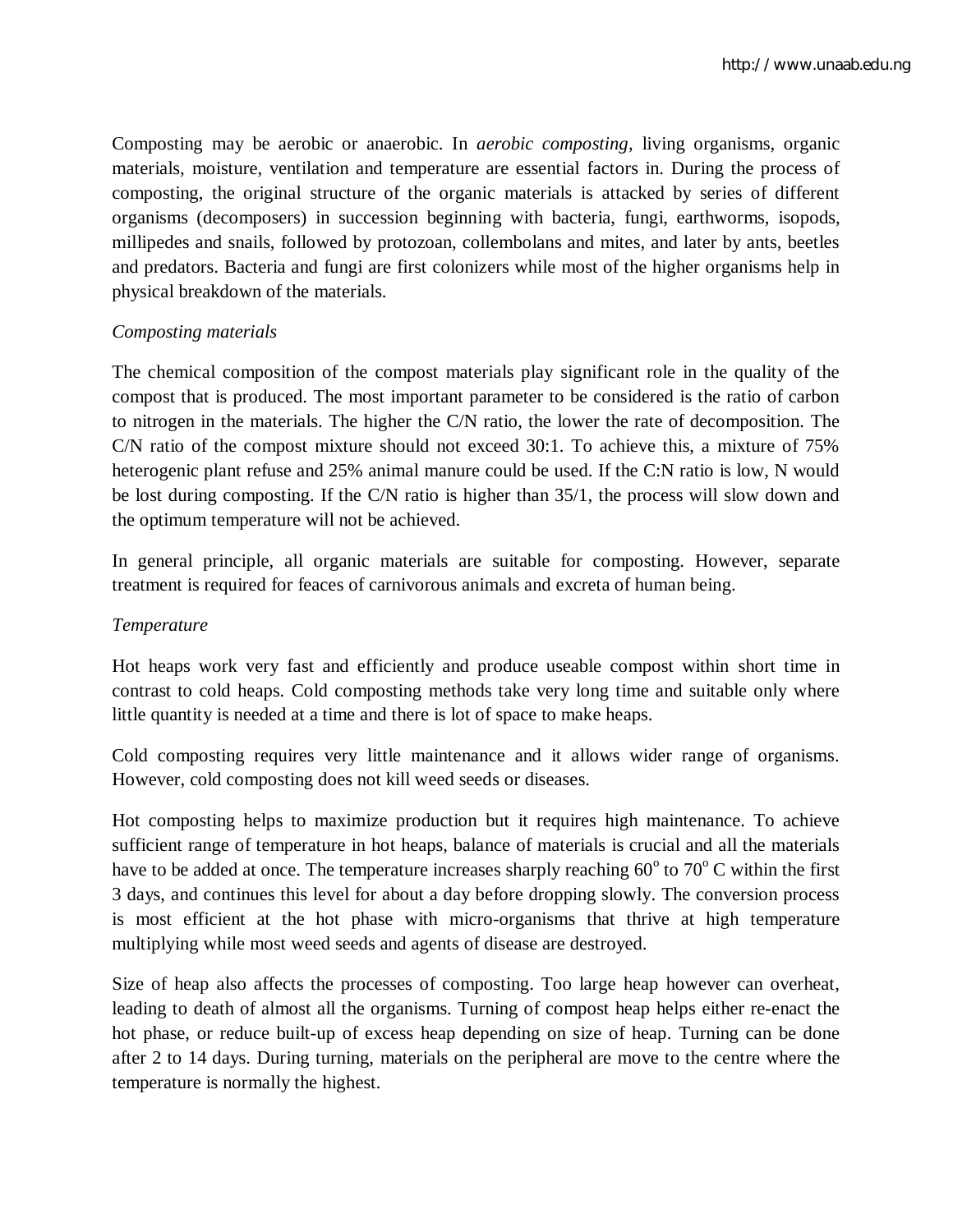# *Aeration*

Insufficient aeration of compost heap leads to death of the aerobic bacteria and anaerobic conversion of materials, rot or silage formation. Adequate air flow ensures fast decomposition and formation of good product. To achieve adequate aeration, materials should be prepared such that they do not stack too loosely or become compacted. No part of the composting heap should be further than 70 cm from the surface. Composting boxes could be made with air holes. Channels for gaseous exchange can be created by inserting post in the centre of the heap. Turning several times at the early stage of decomposition also helps in adequate aeration.

# *Moisture*

Adequate moisture condition is important for the activity of microbial decomposers. At low moisture content (12-15%) the decomposition process stops. Moisture content between 40 and 60 % is ideal. Higher moisture condition may lead to putrefaction or cooking of compost materials at high temperature. Different compost materials require moistening in different ways. While materials like straw may require pre-soaking, soft and weak-structured materials like paper quickly become compacted thus preventing aeration. Layer arrangement of materials can also help out in such situation.

To ensure adequate moisture condition, compost can be constructed under shade, or covered with materials or life mulch (in cold composts), or be done in pit (especially in dry regions or during dry season). To prevent excessive moisture condition during raining season, compost heap can be covered with polythene; solid roof can be constructed over compost heap. Domed heap shape also allows rainfall to drain off.

# *Composting additives*

Under condition of adequate moisture, temperature and aeration, microbial decomposers already present in the compost materials will multiply rapidly without any need for activator. Any substance with low C/N ratio or high level of available energy (such as dung, molasses, neem cake etc.) can serve as a natural activating agent. A little quantity of soil added would also ensure diverse numbers of microbial decomposers from soil organic matter to be involved in the process. However, additives may be added to composting heaps for specific purposes.

In order to avoid P fixation which is very high in tropical soil, phosphate rock of chemical composition recommended in organic farming is better added when required. In the absence of potassium-rich plant wastes, potash feldspar can be added if the aim is to produce compost rich in K.

Sometimes, lime could be added to achieve natural pH progression. In such situation, the lime, or other materials such as gypsum and ashes could be sprinkled thinly over each layer because too much alkali leads to high level of denitrification.

## **Methods of composting**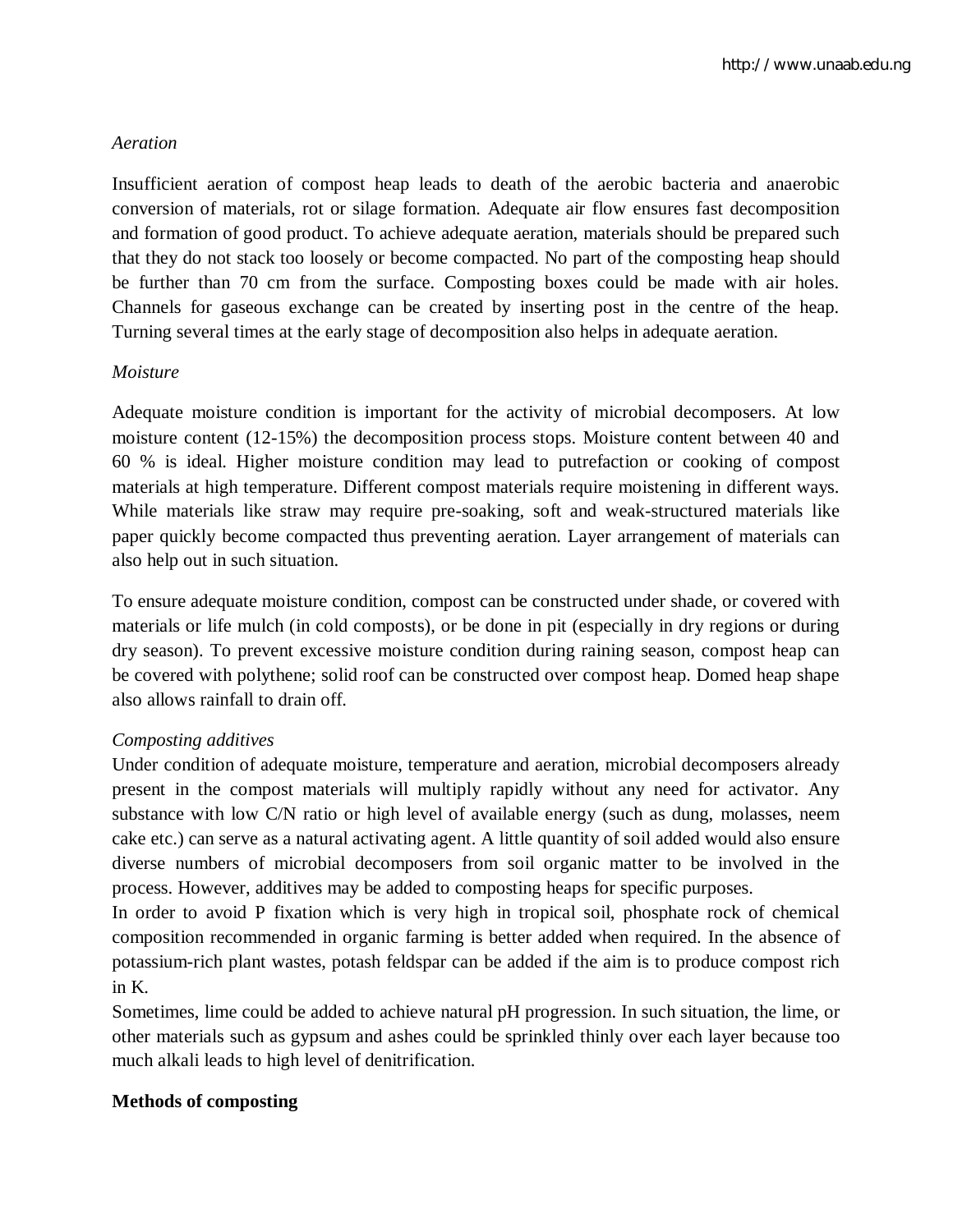Composting can be done in small, medium or large scale, depending on size of farm or production system, and availability of resources. However, the same principles apply in any case. Large scale aerobic composting systems tend to come in three main types.

*Windrows systems* where material is stacked in long piles generally up to 2-3m tall (or even higher when mechanically handled) and then turned on a regular basis to ensure adequate aeration of the substrate, and that materials which has been on the outside of the pile may experience the pathogen –killing temperatures achieved within the piles. Turning could be done either manually or mechanically. To avoid nutrient losses through leaching and runoff, composting is better done on concrete floor with drainage system that enable collection of runoff in a concrete tank. The water collected is nutrient rich and can be used for irrigation.

*Static aerated pile*. This can be made either by inserting lengths of tubing such as bamboo into the pile so that air may penetrate, or by forced aeration using tubing and air pumps. No turning of the compost occurs within the static piles

*In-vessel systems.* In comparison to traditional windrow composting, in-vessel composting techniques often represent more effective waste management options due to the reduced production of bioaerosols and leachate and the potential for better process control. In-vessel composting provides the greatest control of the compositing environment resulting in the most rapid compost formation, but they are technologically complex and expensive and so are rarely suitable for large scale operations in developing countries.

Components of a composting plant may include magnets to remove metals hammer mill or shredders to reduce the size of materials before composting and sieve to remove inorganic, or large items that have not been humified during the composting process.

# **Small scale On-Farm Composting**

Traditional on-farm composting is usually carried out in small scale. The methods however vary from place to place. Traditional methods include the heap method and the pit method and could be aerobic or anaerobic.

Example of anaerobic method is the *Indian Bengalore method*, a pit method used for composting night soil and refuse in region with scanty rainfall. *Passive composting of animal manure* naturally falls under the group of anaerobic method because the conditions for adequate aeration and optimum moisture is not met by just piling the refuse and leaving to decompose, as such anaerobic conditions normally develop within the pile.

The *Indian Indore method* is an example of aerobic decomposition through passive aeration. It could be carried out using the pit or heap method. In any case the principles of composting are maintained in the process. Pit method is better in less rainy condition. Otherwise, the pit would have to be sited on higher elevation or have a shed constructed to prevent rain. Heap method is more appropriate in raining season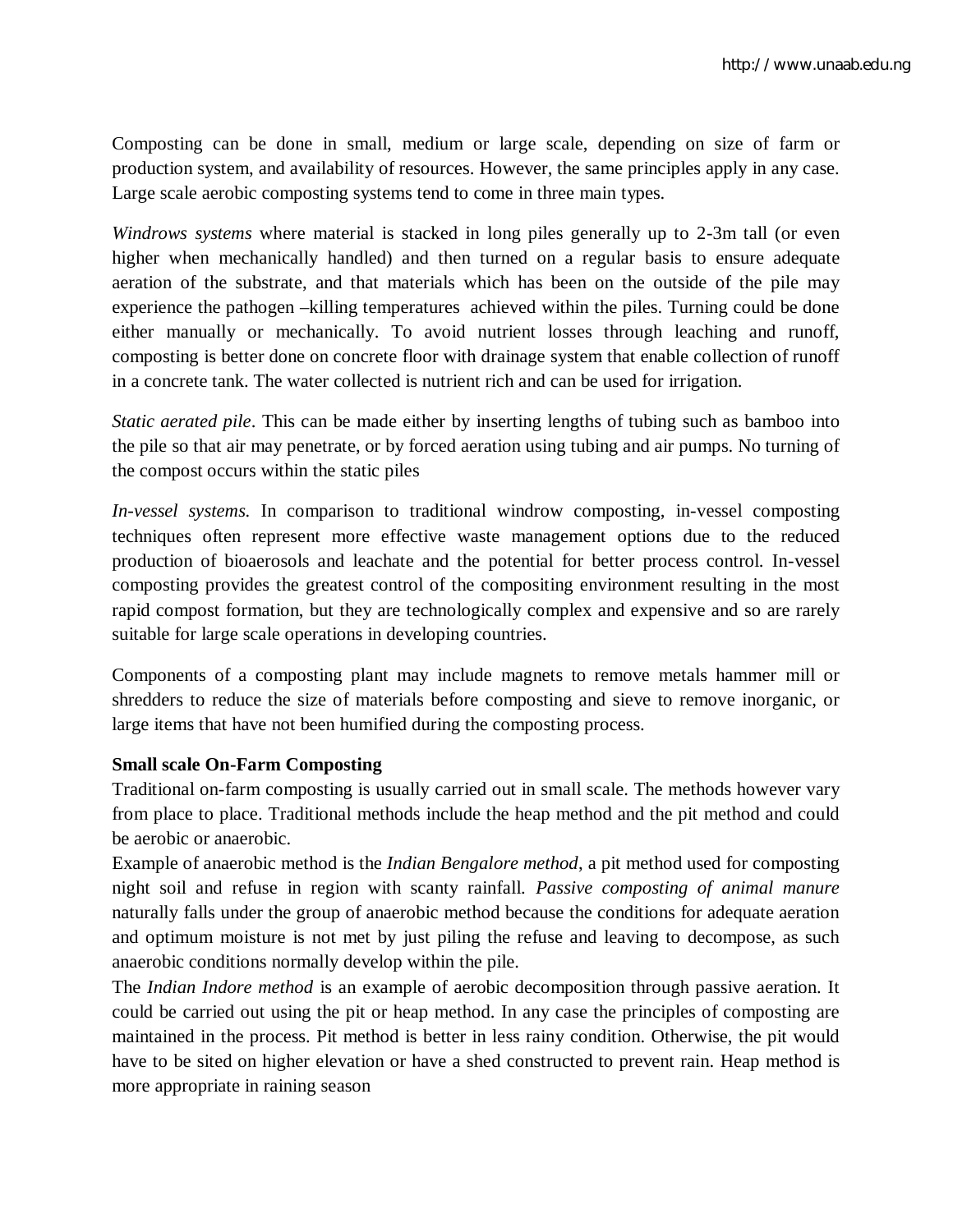Other methods include *the Chinese rural pit composting* method and *high temperature composts*. Rapid composting can be achieved by adhering to the principles of composting.

Some earthworms have the ability to improve organic waste by feeding on them and produce casts that are richer in nutrient content than the original waste. The system of compost production through this means is referred to as *vermicomposting*.

# **ORGANIC FARMING**

Organic farming or organic agriculture is a farming system that makes use of techniques of soil care and cropping which are dependent on biological processes for sustainable food production through the use of local resources.

Organic farming differs from other farming systems in a number of ways. It favours renewable resources and recycling, returning to the soil the nutrients found in waste products. Where livestock is concerned, meat and poultry production is regulated with particular concern for animal welfare and by using natural foodstuffs. Organic farming respects the environment's own systems for controlling pests and disease in raising crops and livestock and avoids the use of synthetic pesticides, herbicides, chemical fertilisers, growth hormones, antibiotics or gene manipulation. Instead, organic farmers use a range of techniques that help sustain ecosystems and reduce pollution. It relies on developing biological diversity in the field to disrupt habitat for pest organisms, and the purposeful maintenance and replenishment of soil fertility.

In developed countries, there are standard organizations that monitor the quality of products. A product has to be verified by independent state or private organizations accredited by the government, and be certified. A certified organic refers to agricultural products that has bee grown ad processed according to uniform standards. Organic foods may not be more nutritious than the conventionally produced foods but they are definitely freer from pesticide residues (13% vs 71%).

# **BIOLOGICAL TRANSFORMATION OF NITROGEN**

- Nitrogen exists in many forms and the transformations of N into these different forms are mostly mediated by microbes.
- Nitrogen in the atmosphere can be fixed into the soil industrially (fertilizer manufacture), through lightning and by microorganisms.

# **Biological N fixation (BNF)**

• Describes the conversion of gaseous  $N_2$  (dinitrogen gas) into organic forms mediated by microorganisms.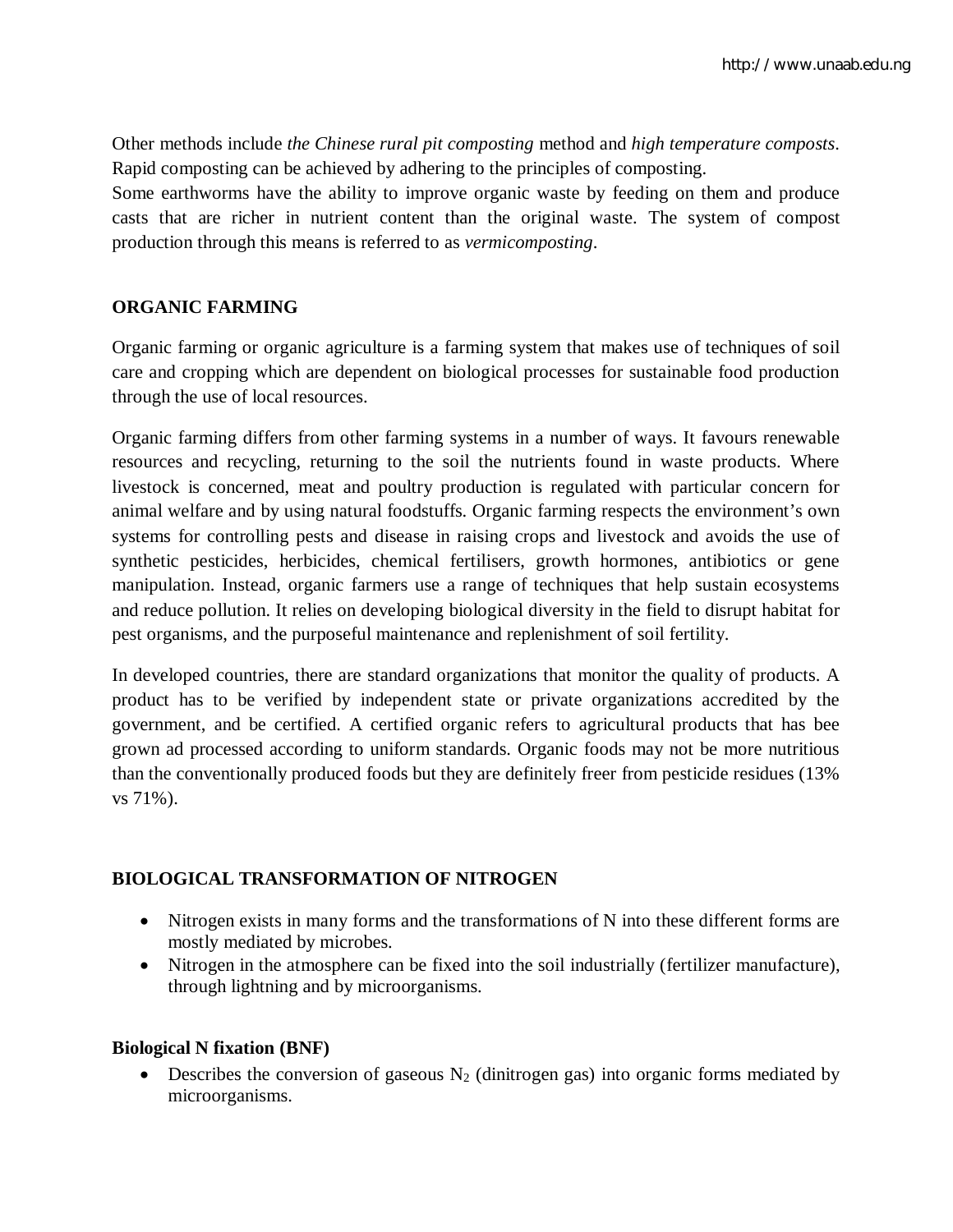BNF is a process exclusively restricted to the prokaryotes of the domain bacteria.

## BNF is accomplished by

- 1. free-living  $N_2$ -fixing bacteria which asymbiotically fix N in the soil. Organisms such as *Azotobacter, Azospirillium, Beijerinckia* etc
- 2. Cyanobacteria such as *Anabaena azollae*, a microsymbiont of water fern Azolla/lichen
- 3. symbiotic N fixing association between legumes and rhizobia e.g *Rhizobium japonicum* and soyabean
- 4. symbiotic association between actinorhizal plants (non legumes) and Frankia (actinobacteria/actinomycetes). Actinorrhizal plants examples are Alnus casuarinas
	- BNF is catalysed by the *Nitrogenase* enzyme which is present in nitrogen-fixing organisms.
	- BNF is a reduction process and can be represented by the following equation

$$
N_2 + 6H^+ + 6e^- \rightarrow 2NH_3
$$

## **Mineralization of N**

- The conversion of organic N into inorganic forms,  $NH_4^+$  (ammonium) is termed as mineralization of N.
- N mineralization involves two reactions which are **aminization** and **ammonification**.
- The  $NH_4$ <sup>+</sup> produced from ammonification is subject to several fates which include
- 1. conversion to  $NO_2^-$  and  $NO_3^-$  by the process of nitrification
- 2. absoption directly by plants
- 3. utilization by microorganisms (immobilization)
- 4. adsoption into clay lattice
- 5. Volatilization (slowly released back to the atmosphere as  $N_2$ ).
- Mineralization of N involves diverse groups of aerobic and anaerobic bacteria, fungi and actinomycetes. Soil faunas also play important role in the mineralization process

## **Nitrification**

This is the oxidation of NH3 or NH4+ to nitrite (NO2-) and nitrate (NO3-) mediated by bacteria that are called nitrifiers. Nitrification is used by several organisms as an energy source and it involves two steps. The first step is the conversion of NH4+ to NO2 which involves obligate autotrophic bacteria known as Nitrosomonas (Nitrosomonas communis, Nitrosomonas oligotropha).

$$
2NH_4 + 3O_2 \rightarrow 2NO_2 + 2H_2O + 4H^+
$$
  
*Nitrosomonas*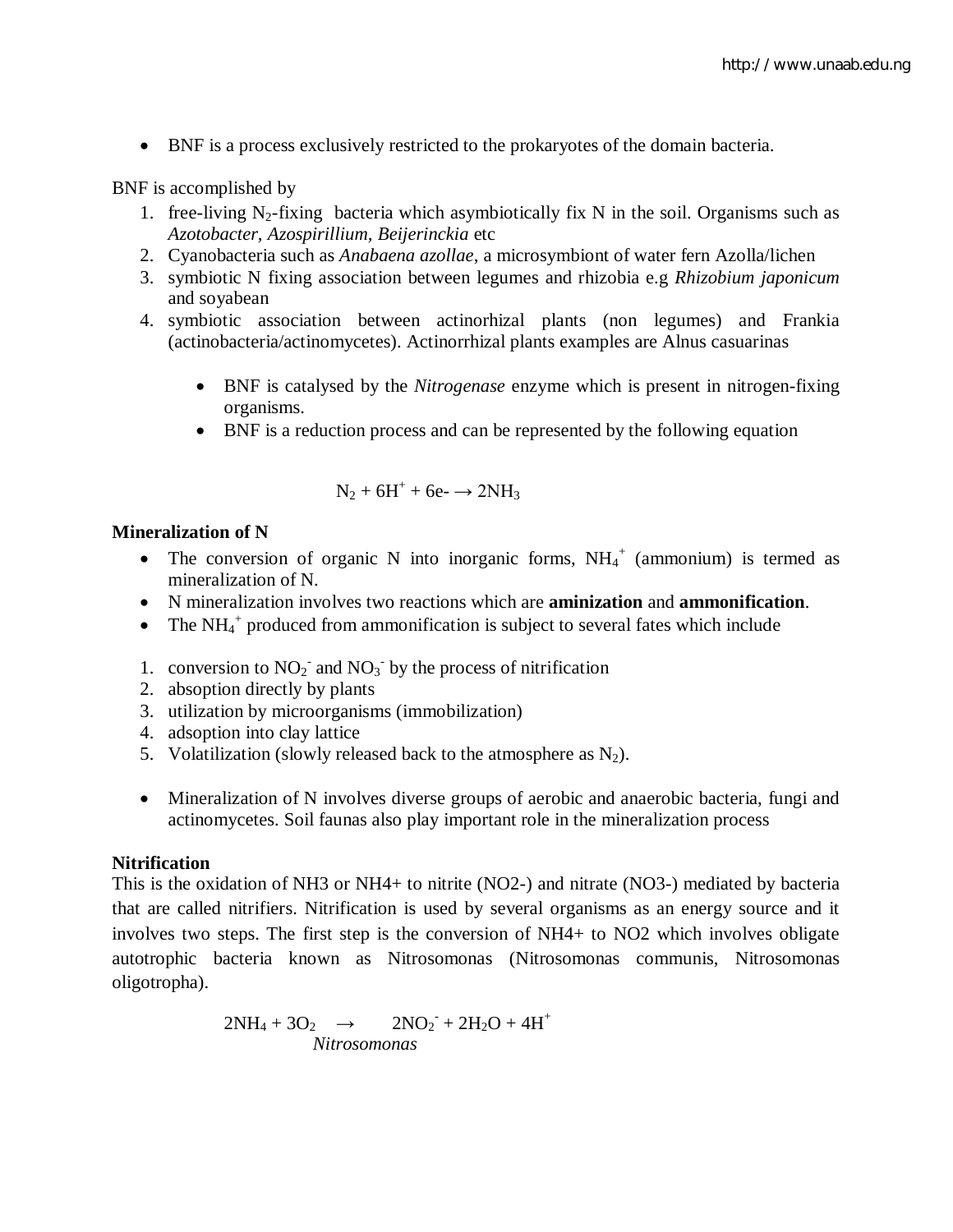The second step is the conversion from NO2- to NO3- which involves another group of obligate autotrophic bacteria known as Nitrobacter.

$$
2NO2- + O 2 \rightarrow 2NO3-
$$

**Nitrobacter** 

# **Immobilization**

The incorporation of inorganic N into an organism is known as immobilization. It is the conversion of inorganic N ( $NH_4^+$  or  $NO_3^-$ ) to organic N and is basically the reverse of N mineralization. Immobilization can result in a decrease of simple plant available form of N in the soil. The extent of immobilization is controlled by C:N ratio. Immobilization is also carried out by arrays of aerobic and anaerobic bacteria, fungi and actinomycetes.

# **Denitrification**

Denitrification is the reduction of soil nitrates to the N gases NO (nitric oxide),  $N_2O$  (nitrous oxide) and  $N_2$ . Most microorganisms that undertake denitrification (denitrifiers) do it when  $O_2$  is otherwise unavailable such as in waterlogged condition. Few particular kind of facultative anaerobic organisms (but numerous in population) are responsible for denitrification and the active species belong to the genera *Pseudomonas, Bacillus* and *Clostridium*. Autotrophs such as *Thiobacillus denitrificans* and *T. thioparus* are also involved.

# **BIOLOGICAL TRANSFORMATION OF PHOSPHORUS**

- Phosphorus (P) is the most limiting element for biological productivity apart from N.
- The P cycle is divided into two subcycles; the biological one and a geochemical cycle

# **P mineralization**

Numerous soil microorganisms digest plant residues containing P and produce many organic P compounds in the soil. Organically bound P is not directly available to plants because it cannot be absorbed into cells in this form. Therefore, P must first be released from the organic molecules through mineralization. The final stage in the conversion of organically bound P to inorganic phosphate occurs through the action of phosphatase enzymes. These enzymes are produced by up to 70 – 80 % microbial populations which include bacteria like *Bacillus subtilis*, *Proteus* spp. and *Streptomyces* spp. and fungi such as *Aspergillus, Penicillium* and *Rhizopus* spp.

# **Immobilization of P**

Soil microorganisms immobilize solution P and some P in plant residues as microbial P which later produce labile and stable organic P. The extent of P immobilization is affected by the C:P ratio of the organic materials being decomposed and the amount of available P in solution. Immobilization of P in soil by microorganisms may contribute to P deficiency of crop plants. P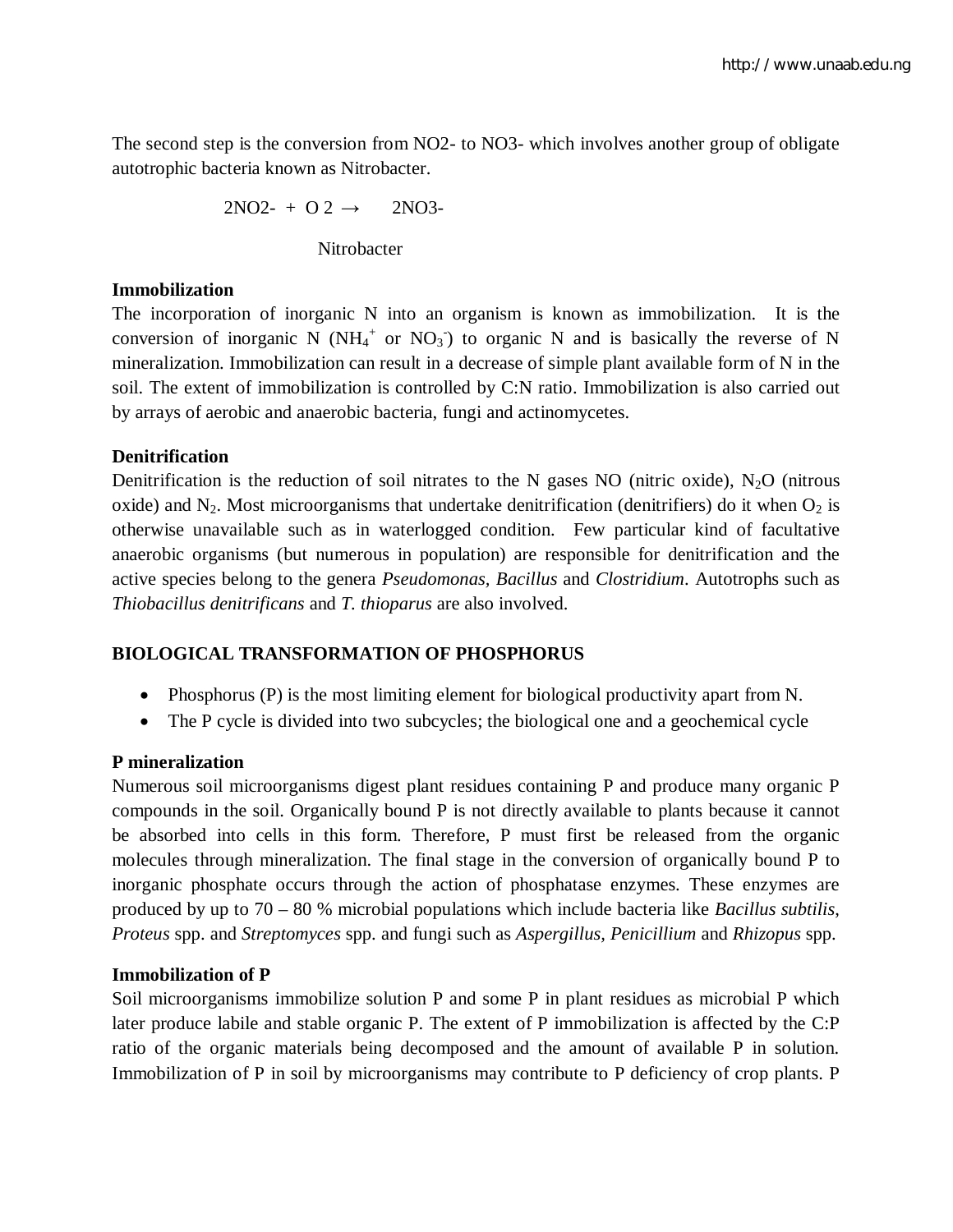in soil may also be taken up by mycorrhizas and transferred to plants causing P to be immobilized in plants.

# **Solubilization of P**

Some phosphate-solubilizing microorganisms have been identified. These organisms are capable of converting the insoluble rock phosphate into soluble form through the process of acidification, chelation, and exchange reactions. Examples of some of these organisms are *Aspergillus niger*, *Pseudomonads* spp.

# **Biological transformation of sulphur**

# **Mineralization of sulphur**

Mineralization of S is the conversion of organic S to inorganic  $SO_4^2$ . Conversion processes of organic S to inorganic  $SO_4^2$  involves many oxidation processes carried out by microorganisms and action of some enzymes. Mineralization occurs through various pathways which include direct aerobic mineralization during oxidation of C as energy source, anaerobic mineralization of organic matter, incomplete oxidation of organic S into inorganic compounds, biological oxidation of  $H_2S$  to sulphate via elemental S and sulphite.

# **Immobilization of sulphur**

Immobilization of S is the conversion of inorganic S to organic S. It is a reduction process involving series of enzymatic reactions. It is usually referred to assimilatory sulphate reduction. Microbial decomposition of plant residues results in S immobilization when the C:S ratio is high  $( >400:1).$ 

# **Oxidation**

Sulphur oxidation is a reaction used by some particular group of microorganisms to obtain energy. One of such group is the genus of autotrophic bacteria. The oxidation of sulphur produces sulphate  $SO_4^2$ . The reaction is

 $S \rightarrow SO_3^{2-} \rightarrow SO_4$  $SO<sub>4</sub><sup>2</sup>$ 

Many species of autotrophic microorganisms oxidize reduced S compounds to elemental S but the species of Thiobacillus such as *T. denitrificans*, *T thiooxidans* and *T. ferrooxidans* deserves special mention as it produces sulphuric acids when elemental S is added to soil reducing soil pH to as low as 2.0 after prolonged incubation with the bacteria. The  $H_2SO_4$  produced helps in nutrient mobilization by increasing the level of phosphate thereby enhancing phosphorus nutrition of plants. Oxidation of sulphur occurs in extreme environments such as hot sulphur spring, saline lakes under anaerobic conditions by organisms such as *Chlorobium*.

# **Reduction**

Reduction of oxidized form of S particularly  $SO_4^2$ , by microorganisms occur in two different ways.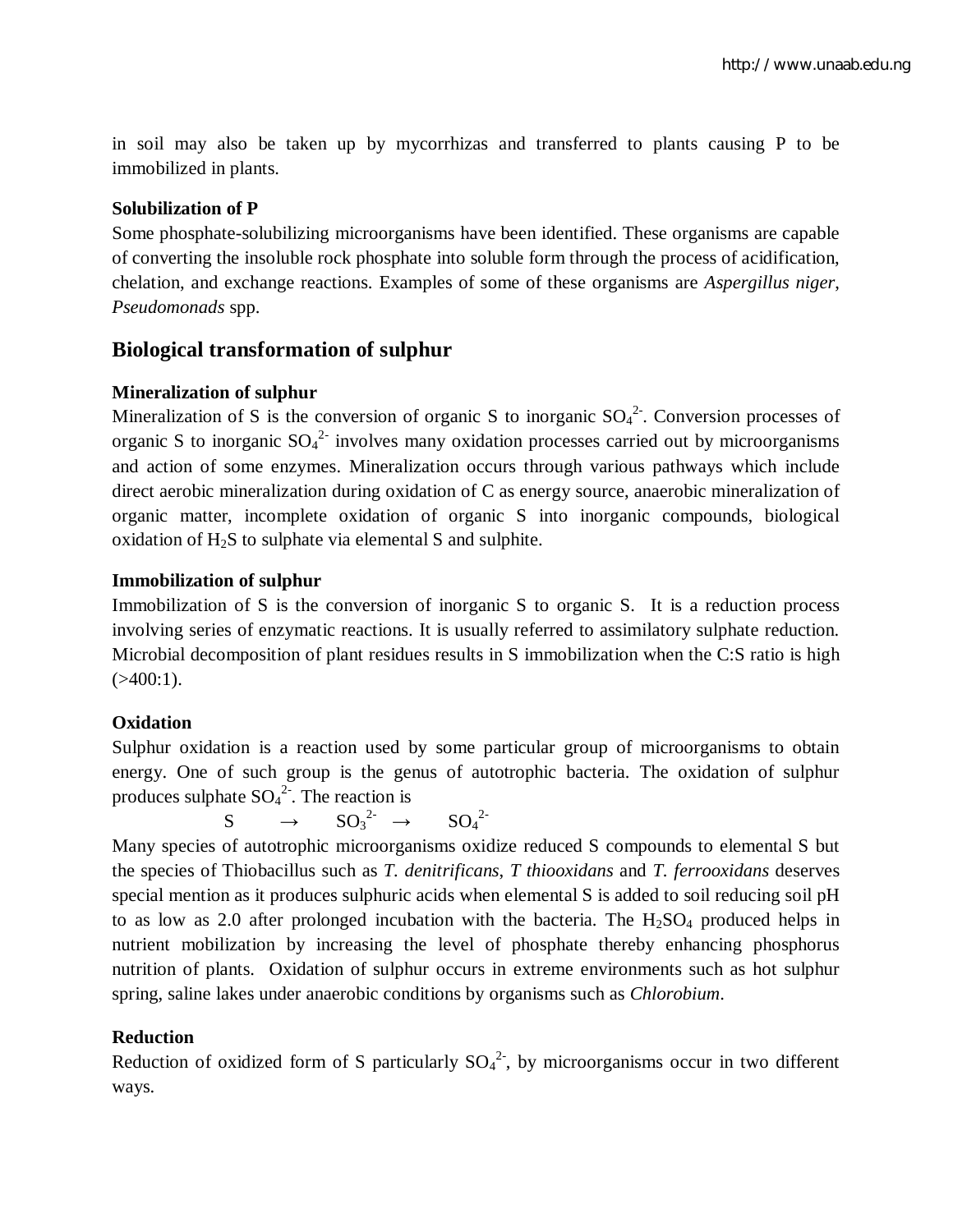1 **Assimilatory sulphate reduction.** This process may also be referred to immobilization. Sulphur is incorporated into cellular constituents such as S in amino acids and protein biosynthesis by microorganisms and plants.

2. **Dissimilatory sulphate reduction**: This is a process in which reduction of sulphates leads to the formation of sulphides (e.g.  $H_2S$ ) as the end product. The process is mediated by anaerobic organotrophic bacteria of the *Desulfovibrio* and *Desulfotomaculum* group.

Sulphate reduction is not important in well aerated soil but waterlogged soil. The sulphatereducing bacteria are regulator of variety of processes in anaerobic upland and wetland soils including organic matter turnover, biodegradation of chlorinated aromatic pollutants etc.

## **Root nodule bacteria**

Several genera of root nodule bacteria exist in rhizosphere. These include rhizobial group that nodulate legumes (*Allorhizobium, Azorhizobium, bradyrhizobium, Mesorhizobium, Sinorrhizobium* and *Rhizobium)* and *Frankia* that nodulate non-leguminous plants*.*

Rhizobium is well known to establish a symbiotic association with legumes and fix nitrogen for the use by plant. Rhizobia exist primarily as soil saprophyte that are widely distributed and are found in the rhizosphere of plant roots. The process of establishing the symbiotic relationship is highly specific. One *Rhizobium* strain can infect certain species of legumes but not others e.g. Soybean has a specific symbiotic partner, it is only nodulated by *Bradyrhizodium japonicum* and this species nodulates only soybean. However, some promiscuous (nodulate with many rhizobial strains) soybean or legume species exist.

Nodulation process is regulated by highly complex chemical communications between the plant and the bacteria. Once bound to the root hair, the bacteria stimulate the hair to curl. Rhizobia then invade the root through the hair tip where they induce the formation of an infection thread. The infection thread branches and penetrates into the root cortex, where cortical cells divide and enlarge to form a prenodule in response to the rhizobial invasion. Rhizobia are released from the infection thread into root cortical cells and are enclosed within plant-derived membrane called the peribacteroid membrane. They remain physically isolated from the host cell cytoplasm. Each membrane-enclosed bacterium is referred to as a "symbiosome". The bacteria continue to produce nod factors which stimulate the root cells to proliferate, eventually forming a root nodule. Each root nodule is packed with thousands of living *Rhizobium* bacteria, most of which are in the misshapen form known as bacteroids. An enzyme called **nitrogenase** catalyses the conversion of nitrogen gas to ammonia in nitrogen-fixing organisms. In legumes it only occurs within the bacteroids. The reaction requires hydrogen as well as energy from ATP.

# **Mycorrhizal Relationship**

Mycorrhiza is the mutualistic symbiosis between soil borne fungi and roots of higher plants. The word was coined by Frank (1985) to describe the union of two different organisms to form single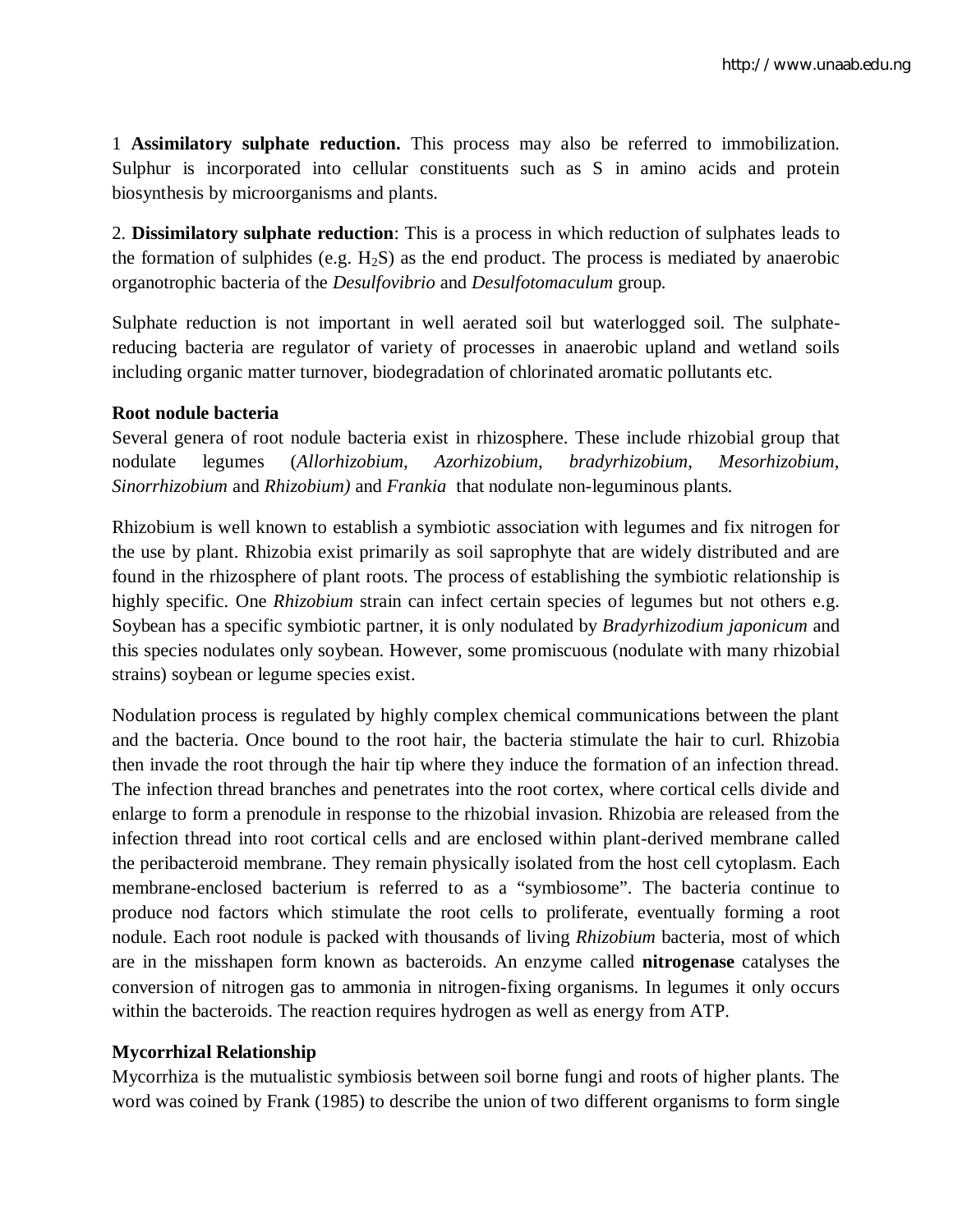morphological organ in which the plant nourishes the fungus and the fungus the plant. The fungi are usually non pathogenic. The host plant provides the fungus with soluble carbon sources, and the fungus provides the host plant with an increased capacity to absorb water and nutrients from the soil.Based on the physical association of mycorrhizal fungi with plant roots, two main types are distinguished; Ectomycorrhizae and Endomycorrhizae

These two were further subdivided into seven kinds by Smith and Read (1997): (1)Arbuscular mycorrhizas (AM), (2) ectomycorrhizas, (3) ectendomycorrhizas, (4) arbutoid, (5) monotropid, (6) ericoid and (7) orchid mycorrhizae.

## **Ectomycorrhiza**

Ectomycorrhizal fungi form symbioses with several gymnosperm and angiosperm species and belong to the Phylum Basidiomycota and Ascomycota. In ectomycorrhiza, arbutoid and monotropid mycorrhiza, infection may arise from existing mycorrhizal roots which act as point inoculum sources. Mycelia fan out into soil and when they contact an uninfected root hyphae aggregate to form strands or mantle over the surface of the root. Hyphae penetrate the root and proliferate within the intercellular space forming an Hartig net.

## **Arbuscular mycorrhiza**

Arbuscular mycorrhiza (AM) is probably the most widespread terrestrial symbiosis. It is formed between obligate biotrophic fungi of the phylum Glomeromycota and roots of around 80% vascular plants. The name arbuscular is derived from the characteristic structures, the arbuscles, which occur within the cortical cells. Arbuscular mycorrhiza has three important components; the root itself, the fungal structure within the cells of the root and extra radical mycelium in the soil. The AM symbiosis initiates when fungal hyphae, arising from spores in the soil or adjacent colonized roots contact the root. The colonization process includes arrival of the fungus at the root, penetration and development of the infection, and its spread to other parts of the root. Formation of an appressorium (a swollen structure formed on the end of a spore germ tube in contact with the root) often occurs as a prelude to infection. Hyphae then penetrate the epidermal cells or pass between these cells and penetrate the outer cortical cells. Some of the important genera of AMF are *Glomus, Paraglomus*, *Gigaspora, Acaulospora, Entrophospora* and *Scutellospora*. Unlike ectomycorrhiza, AM are non-cultivable outside host plant. However, their internal structure can be observed in clear and stained root sample under light or stereo microscope.

## **Benefits of mycorrhizae**

- 1. Enhanced nutrient uptake.
- 2. Improved tolerance to water stress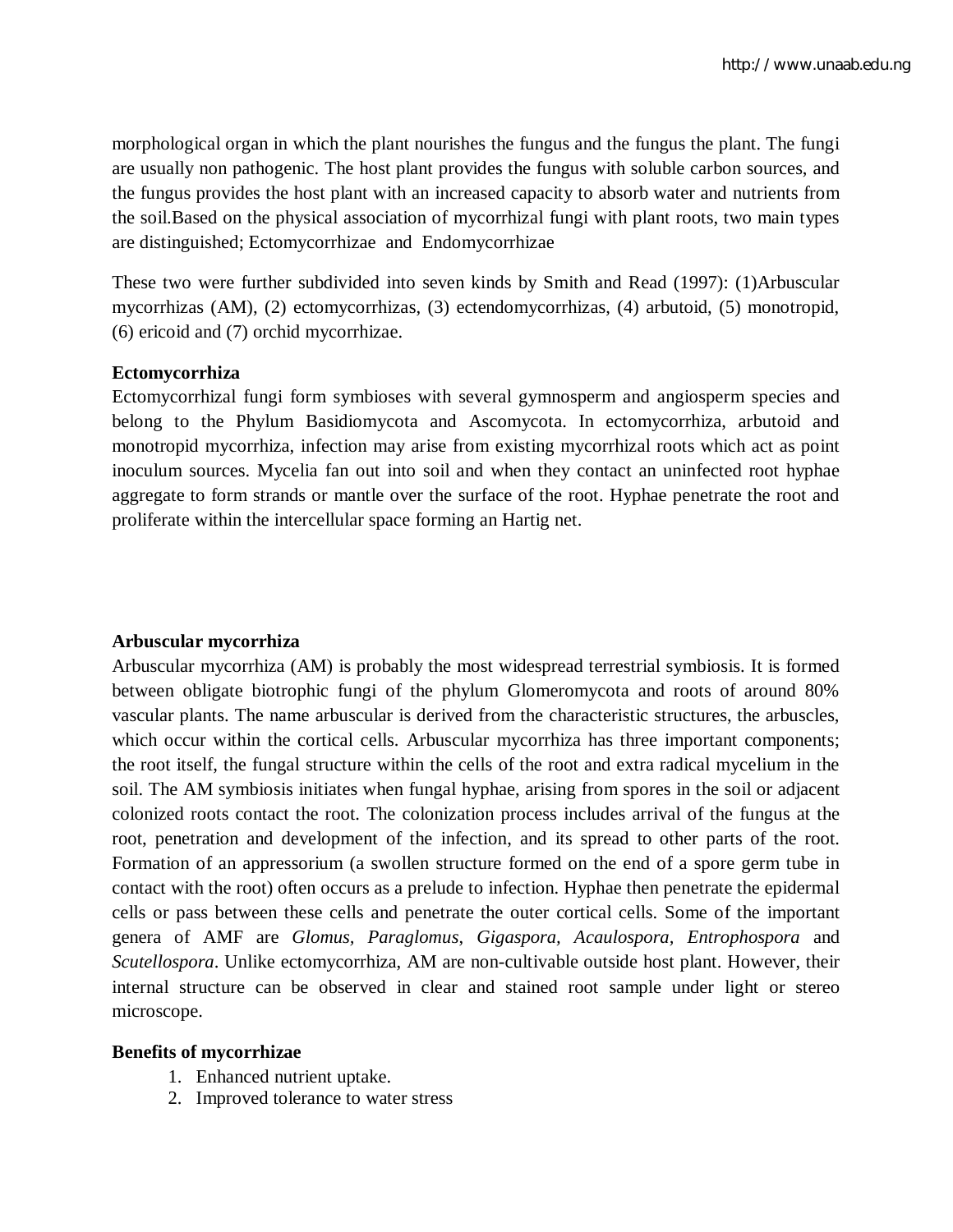- 3. Disease tolerance in crop.
- 4. Improvement of soil structure.

# **Organic manures and wastes**

Organic manures are materials largely of plant and animal origin in different states of decomposition that are added to soil to supply plant nutrients and improve soil physical properties. They are made from cattle dung, excreta of other animals, rural and urban composts, other animal wastes, crop residues, green manures and industrial organic wastes such as paper and sugar industries and sewage sludge. Organic manures are rich in water and C compounds but poorer in plant nutrients than inorganic manures.

## **Types of organic manures**

- 1. **Farm yard manure**: This is the waste from mixed arable and livestock farming used to fertilize crops. It consists of animal excreta (cattle, goat and sheep dung and urine, poultry litters) mixed with bedding materials such as straw, wood chips, crop residues etc. Farm yard manure supplies both macro and micronutrients to plants.
- 2. **Crop residues**: These include plant parts that remain on land after crop harvest.
- 3. **Compost manure**: This is made by accelerating the rate of humification of plant and animal residues by microorganisms in well aerated condition.
- 4. **Green manure:** These are green plants used in fertilizing soil. Green manuring is the practice of ploughing in a quick-growing leafy crop before maturity. Leguminous plants are largely used as green manure due to their symbiotic N fixing capacity. Some nonleguminous plants may also used due to local availability, drought tolerance, quick growth and adaptation to adverse conditions e.g *Tithonia diversifolia*
- 5. **Slurry**: This is a suspension of dung in the urine and washing water coming from animal houses and milking parlours.
- 6. **Sewage sludge:** It is an end product of wastewater treatment process, consisting of solids separated from liquid raw sewage. Sewage sludges vary in condition from sticky materials containing half their weight of water to well dried powder, easy to handle and spread. Sludges are processed and transformed into biosolids using a number of complex treatments such as digestion, thickening, dewatering, drying, and lime/alkaline stabilisation. Digested sludges are fermented anaerobically to eliminate offensive odours and lower the count of pathogens and may safely be applied to the land. However, sustained heavy application of sludges may introduce pathogens into soil and/or raise heavy metals content such as Zn, Cu, Ni and Cd to levels that are detrimental to plants.

## **Benefits of organic manure to sustainable agriculture**

- 1. It builds soil organic matter thus improving soil quality
- 2. It serves as nutrient reserves thus improving soil fertility
- 3. It improves soil physical properties like
- 4. It buffers against rapid changes in acidity, alkalinity and salinity of soil
- 5. It improves soil structure and reduces soil crusting
- 6. It provides energy substrate for microbial transformations.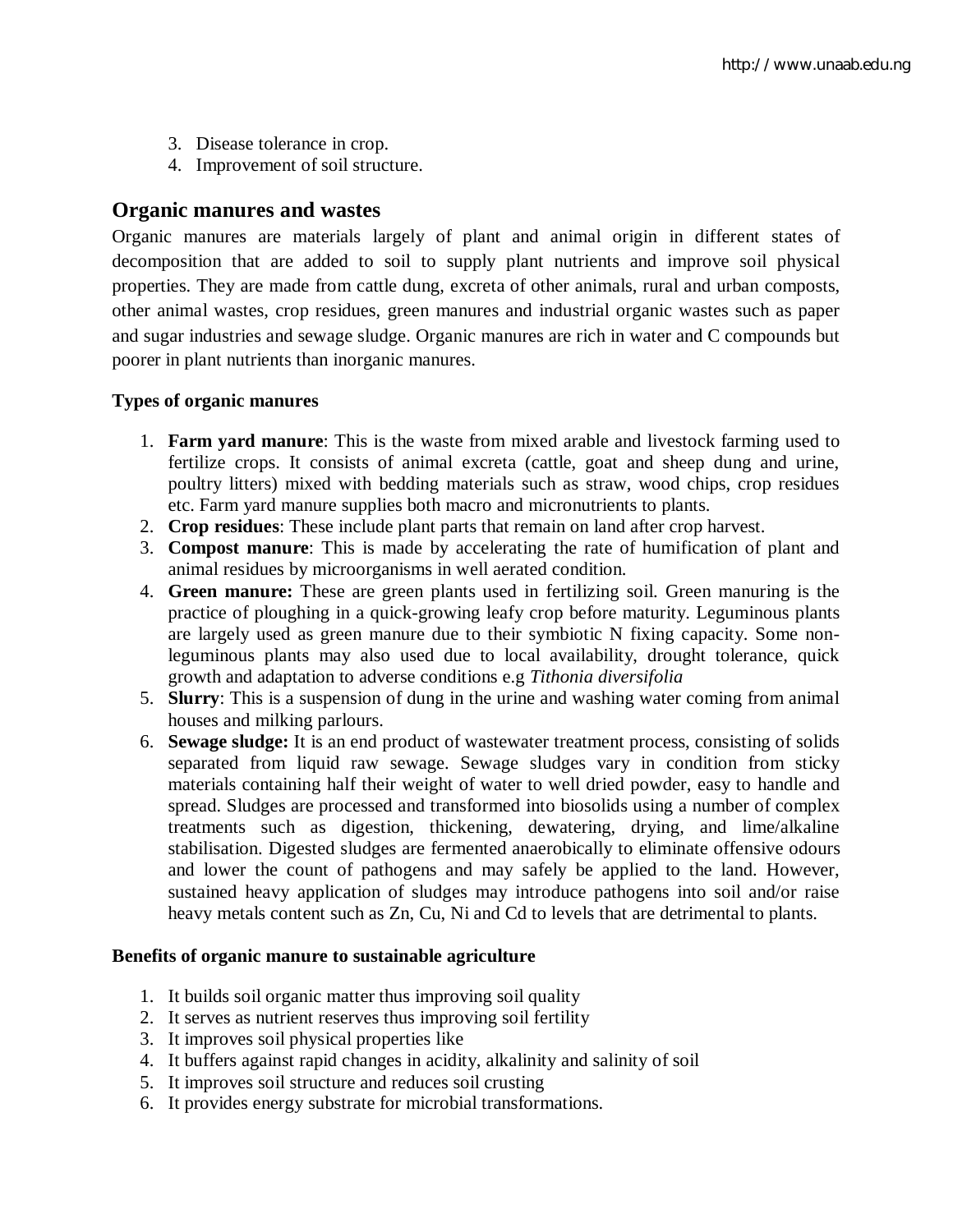## **Composition of manures**

Organic manures vary in composition of their nutrients. Variability in elemental and composition among and within organic fertilizer types is due to factors such as differences in source (whether animal or plant origin), animal species or breed, population of animal, feed ration and conversion rate of animal, bedding material type and composition if present, climatic condition during manure accumulation, plant species or variety added as residues, age of plant material and environment of operation (industrial or domestic)

# **Soil Biotechnology**

Soil biotechnology is the study and manipulation of soil microorganisms and their metabolic processes to optimize crop productivity. It involves the use of techniques of recombinant deoxyribonucleic acid (DNA) technology, gene transfer, embryo manipulation and transfer, plant regeneration, monoclonal antibodies and bioprocessing to generate unique organisms with new traits or organisms that have the potential to produce specific products. Soil biotechnology application in agriculture has played major role in

- 1. Improving the growth and yield of crops through application of bio-inoculants such as rhizobia, mycorrhiza and other plant growth promoting organisms.
- 2. Protecting crops against pests and diseases through the use of organisms such *Bacillus thuringiensis* (Bt) which is a microbial insecticide.
- 3. Remediating the soil of wide range of pollutants by using catabolic versatility of microorganisms to degrade or convert toxic compounds in the soil.

## **Biofertilization by Rhizobia inoculation**

The introduction of rhizobium into soils through a carrier substance such as peat containing the organism onto the legume seed represents the earliest attempt at inoculation. Researchers are pursuing a no of different strategies to improve N fixation. They want to genetically engineer rhizobium to fix N more efficiently for their natural host legumes and to create rhizobium that could infect and fix N for other plants particularly cereals.

## **Biofertilization by Mycorrhizal inoculation**

The root of most plant species in natural environment or in cultivation form symbiotic association, termed mycorrhiza, with specialised fungi. Inoculation of mycorrhizas is possible through the use of mycorrhizal inoculum which is usually a mixture of soil, plant root and mycorrhizal propagules (spores and hyphae or mycelium). Pure mycorrhizal inoculum contains only a species of mycorrhizal fungi while mixed inoculum contains two or more species of mycorrhizal fungi. Tree crops such as cocoa, citrus, apple and some forest trees are inoculated with mycorrhiza in the nursery to aid their vigour and establishment on the field. Annual crops like maize, wheat, yams and many horticultural crops are also inoculated during planting in pots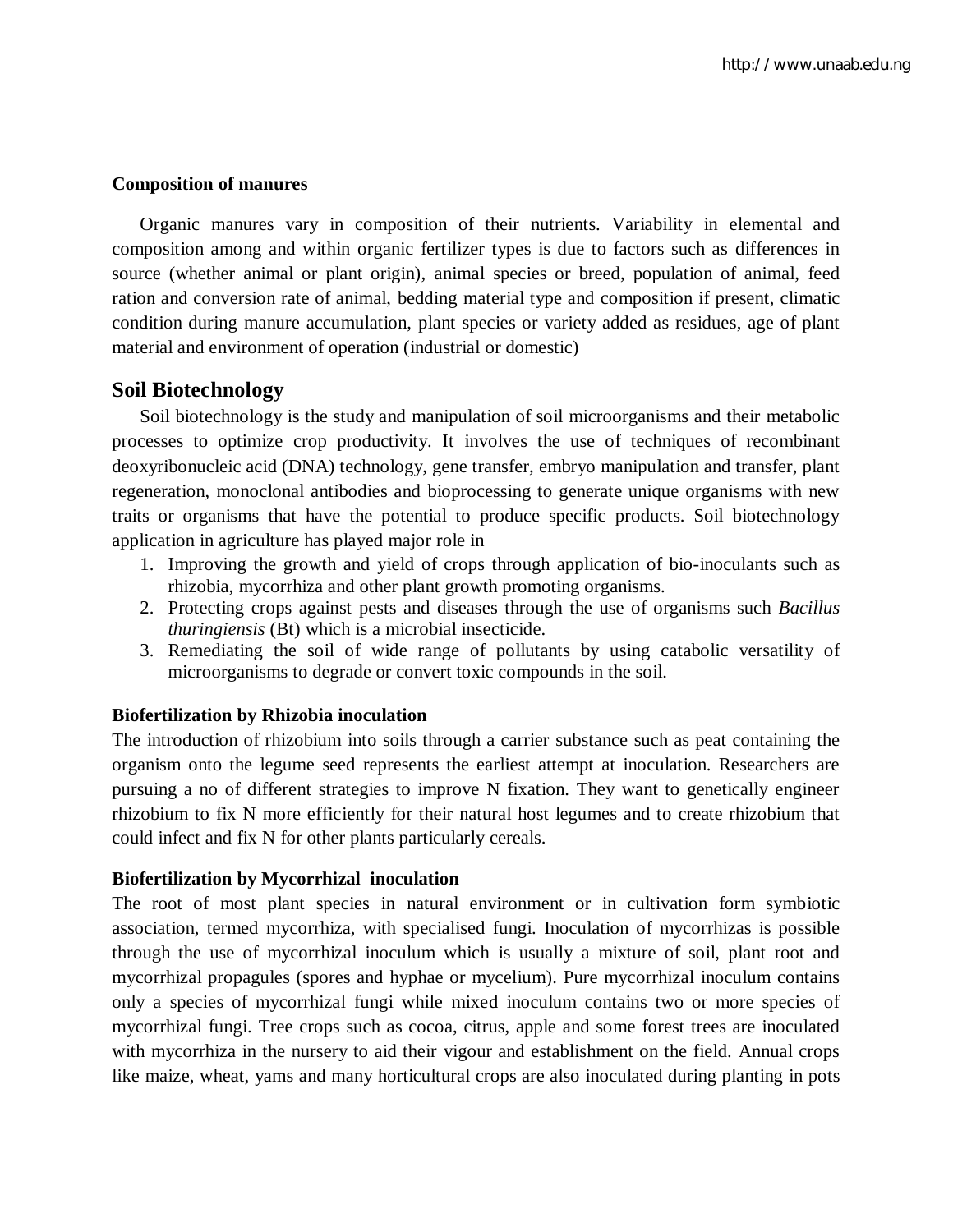and on the field. There are now commercial mycorrhizal inoculants being sold in many developed countries.

## **Genetically modified organisms (GMOs)**

A genetically modified organism (GMO) is an organism whose genetic material has been altered using techniques generally known as recombinant DNA technology. The organism can be a plant or animal. GMOs are created when DNA molecules from different sources are combined into one molecule to create a new set of genes. This DNA is then transferred into an organism, giving it modified or novel genes. Transgenic organisms (GMOs which have inserted DNA that originated in a different species) and or cisgenic organisms (GMOs that contain no DNA from other species) are formed when genetic modification of organisms occurs.

There are environmental and health concerns about the use of GMOs especially modified microorganisms. It will soon be possible to engineer bacteria and viruses to produce deadly pathogens. This could open a new era in biological weapons in addition to the environmental problems that could result from the release of organisms into the environment. The environmental assessment of the widespread introduction of engineered microorganisms has only barely begun to receive attention.

## **Biodegradation of Pesticides**

Pesticides are the chemical substances that kill pests and weeds. In the context of soil, pests are fungi, bacteria insects, worms, and nematodes etc. that cause damage to field crops. Thus, in broad sense pesticides are insecticides, fungicides, bactericides, herbicides and nematicides that are used to control or inhibit plant diseases and insect pests. From the agricultural point of view, longer persistence of pesticides leading to accumulation of residues in soil may result into the increased absorption of such toxic chemicals by plants to the level at which the consumption of plant products may prove deleterious or hazardous to human beings as well as livestock's.

## **Process of biodegradation of pesticides in soil**

The process of degradation of pesticides and conversion into non-toxic compounds by microorganisms is known as "biodegradation". Not all pesticides reaching the soil are biodegradable and such chemicals that show complete resistance to biodegradation are called "recalcitrant". The biodegradation of compounds of pesticides is often a complex series of biochemical reactions and is often different when different microorganisms are involved.

Two major mechanisms are involved in pesticides degradation. In the first, pesticides are degraded by the organisms with **specific enzymes** which usually provide nutrient or energy benefits to the organism. In a process known as mineralization, microorganisms convert the organic molecule to obtain C and energy for growth and multiplication releasing inorganic form of nutrients or elements. In the process, the parent molecule becomes detoxicated by enzymatic reaction. In the second form of degradation, pesticides are degraded by the metabolic pathways which exist for other purposes i.e. pesticides compound is metabolized alongside the normal functioning of the cell virtually by accident, the process known as co-metabolism..